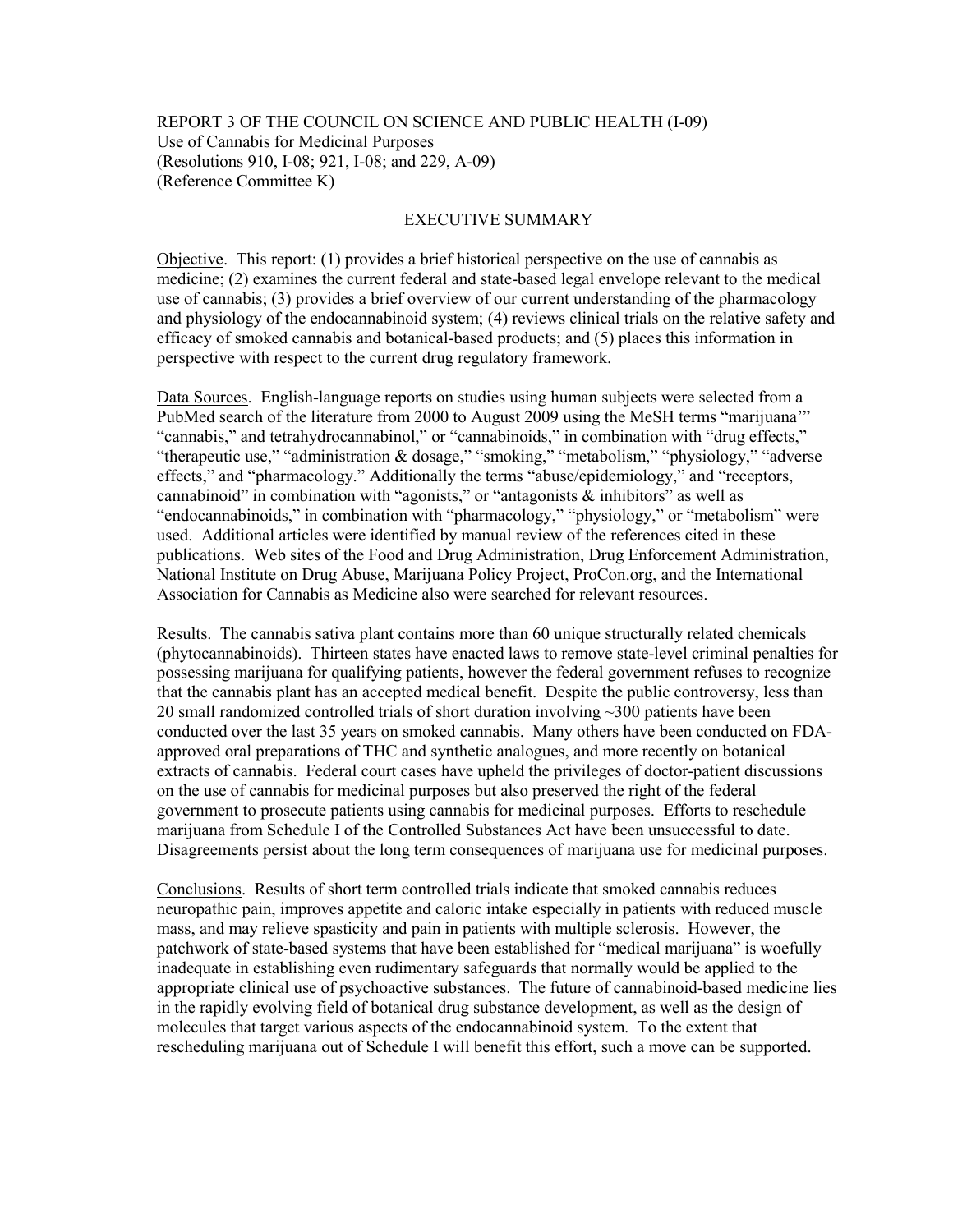# REPORT OF THE COUNCIL ON SCIENCE AND PUBLIC HEALTH

CSAPH Report 3-I-09

|                                                | Subject:                                                                                                                                                                                                                                                                                                                                                                                                                                                                                                                                                                                                                                                           | Use of Cannabis for Medicinal Purposes                                                                                                                                                                                                                                                                                                                                                                                                                    |  |  |  |  |
|------------------------------------------------|--------------------------------------------------------------------------------------------------------------------------------------------------------------------------------------------------------------------------------------------------------------------------------------------------------------------------------------------------------------------------------------------------------------------------------------------------------------------------------------------------------------------------------------------------------------------------------------------------------------------------------------------------------------------|-----------------------------------------------------------------------------------------------------------------------------------------------------------------------------------------------------------------------------------------------------------------------------------------------------------------------------------------------------------------------------------------------------------------------------------------------------------|--|--|--|--|
|                                                | Presented by:                                                                                                                                                                                                                                                                                                                                                                                                                                                                                                                                                                                                                                                      | C. Alvin Head, MD, Chair                                                                                                                                                                                                                                                                                                                                                                                                                                  |  |  |  |  |
|                                                | Referred to:                                                                                                                                                                                                                                                                                                                                                                                                                                                                                                                                                                                                                                                       | Reference Committee K<br>(Peter C. Amadio, MD, Chair)                                                                                                                                                                                                                                                                                                                                                                                                     |  |  |  |  |
| $\mathbf{1}$<br>$\overline{c}$                 | This report responds to three resolutions related to the use of marijuana for medicinal purposes.                                                                                                                                                                                                                                                                                                                                                                                                                                                                                                                                                                  |                                                                                                                                                                                                                                                                                                                                                                                                                                                           |  |  |  |  |
| $\overline{\mathbf{3}}$<br>$\overline{4}$<br>5 | Resolution 910 (I-08), submitted by the Medical Student Section and referred to the Board of<br>Trustees (BOT), asked:                                                                                                                                                                                                                                                                                                                                                                                                                                                                                                                                             |                                                                                                                                                                                                                                                                                                                                                                                                                                                           |  |  |  |  |
| 6<br>$\sqrt{ }$<br>$8\,$                       |                                                                                                                                                                                                                                                                                                                                                                                                                                                                                                                                                                                                                                                                    | That our American Medical Association (AMA) support reclassification of marijuana's status<br>as a Schedule I controlled substance into a more appropriate schedule.                                                                                                                                                                                                                                                                                      |  |  |  |  |
| $\boldsymbol{9}$                               |                                                                                                                                                                                                                                                                                                                                                                                                                                                                                                                                                                                                                                                                    | Resolution 921 (I-08), submitted by the Washington Delegation and referred to the BOT, asked:                                                                                                                                                                                                                                                                                                                                                             |  |  |  |  |
| 10<br>11<br>12<br>13                           | That our AMA support reclassification of marijuana's status from a Schedule I controlled<br>substance to a more appropriate schedule; and                                                                                                                                                                                                                                                                                                                                                                                                                                                                                                                          |                                                                                                                                                                                                                                                                                                                                                                                                                                                           |  |  |  |  |
| 14<br>15<br>16                                 |                                                                                                                                                                                                                                                                                                                                                                                                                                                                                                                                                                                                                                                                    | That our AMA support efforts to cease criminal prosecution and other enforcement actions<br>against physicians and patients acting in accordance with states' medical marijuana laws.                                                                                                                                                                                                                                                                     |  |  |  |  |
| 17                                             |                                                                                                                                                                                                                                                                                                                                                                                                                                                                                                                                                                                                                                                                    | Resolution 229 (A-09), submitted by the New York Delegation and referred to the BOT, asked:                                                                                                                                                                                                                                                                                                                                                               |  |  |  |  |
| 18<br>19<br>20<br>21<br>22<br>23<br>24         |                                                                                                                                                                                                                                                                                                                                                                                                                                                                                                                                                                                                                                                                    | That our AMA offer assistance in seeking clear, indisputable confirmation from the federal<br>government that physicians who follow the proposed New York State legislation if passed and<br>regulation when subsequently developed will not be prosecuted for allegedly failing to follow<br>the Presidential order still in place making it illegal for a physician to prescribe or even advise<br>a patient to use marijuana for medical purposes; and |  |  |  |  |
| 25<br>26<br>27                                 |                                                                                                                                                                                                                                                                                                                                                                                                                                                                                                                                                                                                                                                                    | That our AMA seek a reversal of the Executive Order itself that makes it illegal for a physician<br>to prescribe or advise medical marijuana.                                                                                                                                                                                                                                                                                                             |  |  |  |  |
| 28<br>29<br>30<br>31<br>32<br>33<br>34<br>35   | The Council has issued two previous reports on "Medical Marijuana" in 1997 and 2001. <sup>1,2</sup> The first<br>report is the basis for the current AMA policy on medical marijuana (Policy H-95.992, AMA<br>Policy Database (Appendix A)) and was developed largely in response to emerging state initiatives<br>designed to facilitate the medical use of marijuana. The second report in 2001 reviewed legal,<br>regulatory, and scientific developments on this topic that had transpired since the first report. As of<br>2001, the Council had concluded that sufficient evidence existed to support further research on the<br>potential use of marijuana: |                                                                                                                                                                                                                                                                                                                                                                                                                                                           |  |  |  |  |
| 36<br>$37\,$<br>20                             |                                                                                                                                                                                                                                                                                                                                                                                                                                                                                                                                                                                                                                                                    | In HIV-infected patients with cachexia, neuropathy, or chronic pain, or who are suffering<br>adverse effects from medication, such as nausea, vomiting, and peripheral neuropathy, that                                                                                                                                                                                                                                                                   |  |  |  |  |

38 impede compliance with antiretroviral therapy;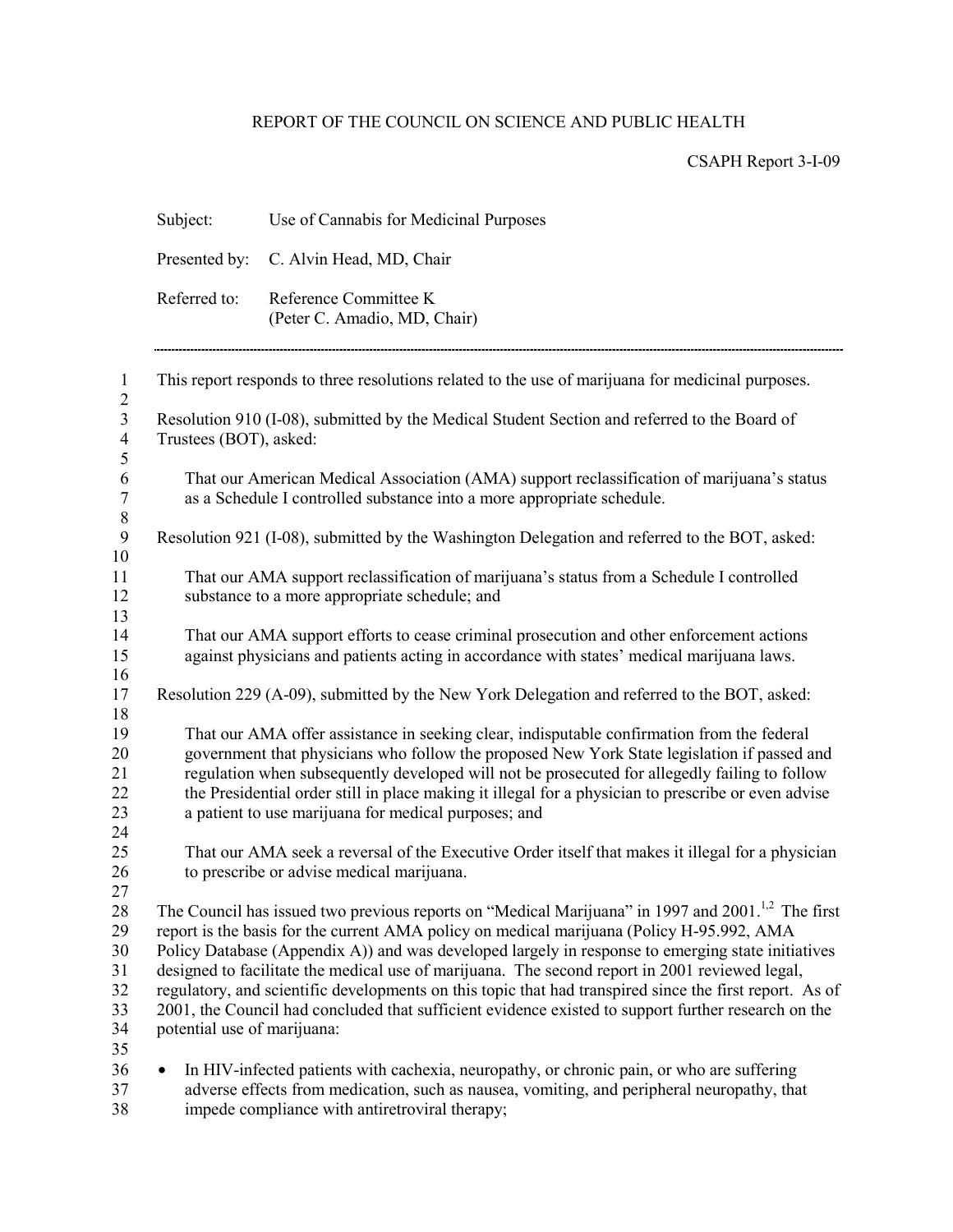1 • In patients undergoing chemotherapy, especially those being treated for mucositis, nausea, and 2 anorexia, and those patients who do not obtain adequate relief from either acute or delayed<br>3 emetic episodes from standard therapy; emetic episodes from standard therapy; 4 • To potentiate the analgesic effects of opioids and to reduce their emetic effects in the treatment

- 5 of postoperative, traumatic, or cancer pain;<br>6 In patients suffering from spasticity or pain 6 • In patients suffering from spasticity or pain due to spinal cord injury, or neuropathic or central 7 pain syndromes; and<br>8 • In patients with chron
	- In patients with chronic pain and insomnia.
- 9
- 10 In 2001, the AMA House of Delegates reaffirmed that marijuana should be retained in Schedule I 11 of the Controlled Substances Act pending the outcome of further controlled studies.
- 12

13 The Institute of Medicine (IOM) published a comprehensive report in 1999 commissioned by the<br>14 Office of National Drug Control Policy, entitled "Marijuana and Medicine: Assessing the Science 14 Office of National Drug Control Policy, entitled "Marijuana and Medicine: Assessing the Science 15 Base."<sup>3</sup> The findings in this report (see Appendix B) generally agreed with the Council's 16 assessment of the evidence on the potential medical utility of synthetic and plant-derived 17 cannabinoids. The IOM report also concurred with the Council that further research on the medical 18 utility of marijuana and individual cannabinoids was warranted and that resources should be 19 devoted to developing alternative, smoke-free delivery systems. The IOM further noted:

20

21 "because marijuana is a crude THC delivery system that also delivers harmful substances, 22 smoked marijuana should generally not be recommended for medical use. Nonetheless, 23 marijuana is widely used by certain patient groups, which raises both safety and efficacy<br>24 issues. If there is any future for marijuana as a medicine, it lies in its isolated components issues. If there is any future for marijuana as a medicine, it lies in its isolated components, the 25 cannabinoids and their synthetic derivatives. Isolated cannabinoids will provide more reliable 26 effects than crude plant mixtures. Therefore, the purpose of clinical trials of smoked marijuana 27 would not be to develop marijuana as a licensed drug but rather to serve as a first step toward 28 the development of nonsmoked rapid-onset cannabinoid delivery systems."

- 
- 29

30 Accordingly, the IOM report supported the availability of a compassionate-use protocol as an 31 interim measure whereby the clinical use of medical cannabis would be allowed for symptom relief 32 in seriously ill patients in limited and locally implemented peer-reviewed treatment trials. Recently 33 the American College of Physicians (ACP) issued a policy statement on medical marijuana  $34$  (Appendix C).<sup>4</sup> Like the AMA, the ACP supports approaches to conduct rigorous scientific 35 evaluation of the potential therapeutic benefits of marijuana, and development of non-smoked 36 forms. Additionally, ACP urged federal review of marijuana's status as a Schedule I substance to 37 determine if it should be reclassified, and strongly supported exemption from federal criminal 38 prosecutions, civil liability, or professional sanctions for physicians who issue recommendations 39 for medical marijuana in accordance with state law, as well as protection from criminal or civil 40 penalties for patients under such circumstances.

41

42 In light of the foregoing discussion, this report evaluates the merits of Resolutions 910 (I-08), 921 43 (I-08) and 229 (A-09). In so doing, the Council: (1) provides a brief historical perspective on the 44 use of cannabis as medicine; (2) examines the current federal and state-based legal envelope 45 relevant to the medical use of cannabis; (3) provides a brief overview of our current understanding 46 of the pharmacology and physiology of endogenous cannabinoid receptors and substances 47 (endocannabinoids); (4) reviews the more recent clinical trial evidence on the relative safety and 48 efficacy of smoked cannabis and other cannabis-based products; and (5) places this information in 49 perspective with respect to the current drug regulatory framework, and the rights and 50 responsibilities of physicians to provide optimal care for their patients. In many places the term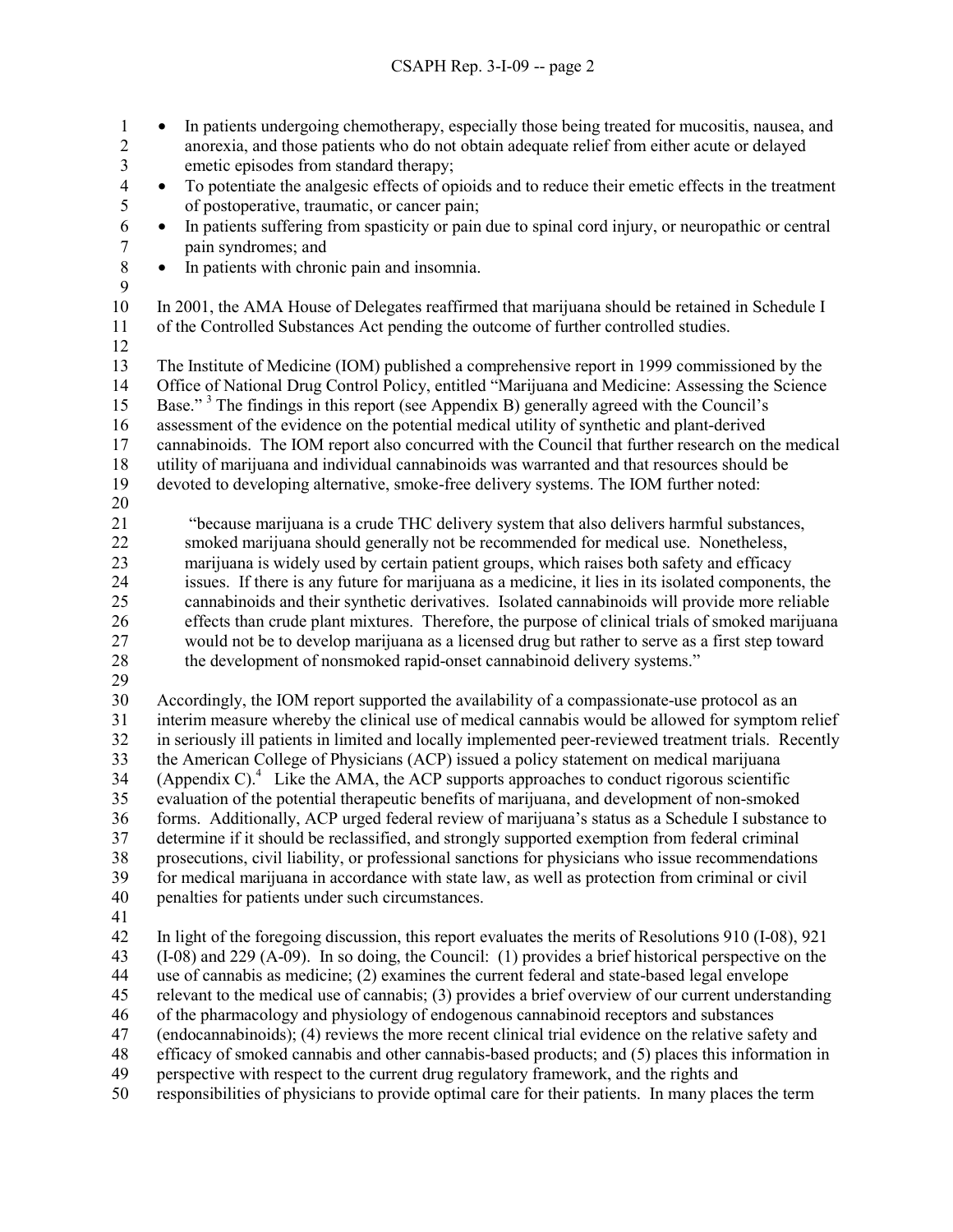1 "cannabis" is used. Marijuana is a slang term for the dried flowers and bracts of the cannabis plant.

2 In cases where the term "marihuana" or "marijuana" is used in the statute, policy statement or other 3 legal way, such terms are retained. 4

- 5 METHODS
- $\frac{6}{7}$

7 English-language reports on studies using human subjects were selected from a PubMed search of 8 the literature from 2000 to August 2009 using the MeSH terms "marijuana" "cannabis," and 9 tetrahydrocannabinol," or "cannabinoids," in combination with "drug effects," "therapeutic use," 10 "administration & dosage," "smoking," "metabolism," "physiology," "adverse effects," and 11 "pharmacology." Additionally the terms "abuse/epidemiology," and "receptors, cannabinoid" in 12 combination with "agonists," or "antagonists & inhibitors" as well as "endocannabinoids," in 13 combination with "pharmacology," "physiology," or "metabolism" were used. Additional articles 14 were identified by manual review of the references cited in these publications. Web sites of the 15 Food and Drug Administration, Drug Enforcement Administration, National Institute on Drug 16 Abuse, Marijuana Policy Project, ProCon.org, and the International Association for Cannabis as 17 Medicine also were searched for relevant resources.

18

# 19 BACKGROUND

20

21 Cannabis is one of the oldest psychotropic drugs in human history. Originating from central Asia, 22 and then spreading to China and India, the first modern description of its pharmacological 23 properties was provided by an Irish physician (William O'Shaughnessy) in 1839.<sup>5</sup> First listed in 24 the United States Dispensary in 1854, cannabis was promoted for a variety of conditions based on 25 its putative analgesic, sedative, anti-inflammatory, antispasmodic, anti-asthmatic, and 26 anticonvulsant properties.<sup>1,6,7</sup> Many cannabis-containing oral extracts and tinctures were 27 subsequently manufactured. Interest in the medical use of cannabis waned somewhat in the late 28 nineteenth and early twentieth centuries with the advent of opiates, barbiturates, chloral hydrate, 29 and aspirin and the widespread availability of hypodermic syringes for injection of water-soluble 30 compounds. Nevertheless, cannabis remained available in the British Pharmacopoeia in extract 31 and tincture form until 1971.

32

33 The U.S. government and popular media began condemning the use of smoked cannabis in the 34 1930s, linking its use to homicidal mania. The Marihuana Tax Act of 1937 introduced the first 35 federal restrictions on marijuana. This federal law required industrial or medical users to register 36 and pay a tax on marijuana of \$1/ounce. Individuals using marijuana for recreational or other 37 purposes were required to pay a tax of \$100/ounce. A combination of the paperwork required of 38 physicians who wished to use the drug in their practice, and regulations later imposed by the 39 Federal Bureau of Narcotics designed to prevent diversion, quickly dampened enthusiasm for 40 pursuing medical applications of cannabis.

41

42 At the time, the AMA was virtually alone in opposing passage of the Marihuana Tax Act. The 43 AMA believed that objective data were lacking on the harmful effects of marijuana, and that 44 passage of the Act would impede future investigations into its potential medical uses.<sup>8</sup> The AMA's 45 Committee on Legislative Activities recommended that marijuana's status as a medicinal agent be 46 maintained.<sup>9</sup> Nevertheless, secondary to governmental pressures, marijuana was removed from the 47 U.S. Pharmacopoeia in 1942, thus losing its remaining mantle of therapeutic legitimacy. 48

49 In 1964, delta-9-tetrahydrocannabinol (hereafter referred to as THC) was identified as the primary

psychoactive cannabinoid in *Cannabis sativa* (see below) and successfully synthesized.10 50 The

51 1960s witnessed a resurgence in the recreational use of smoked cannabis, and the ability of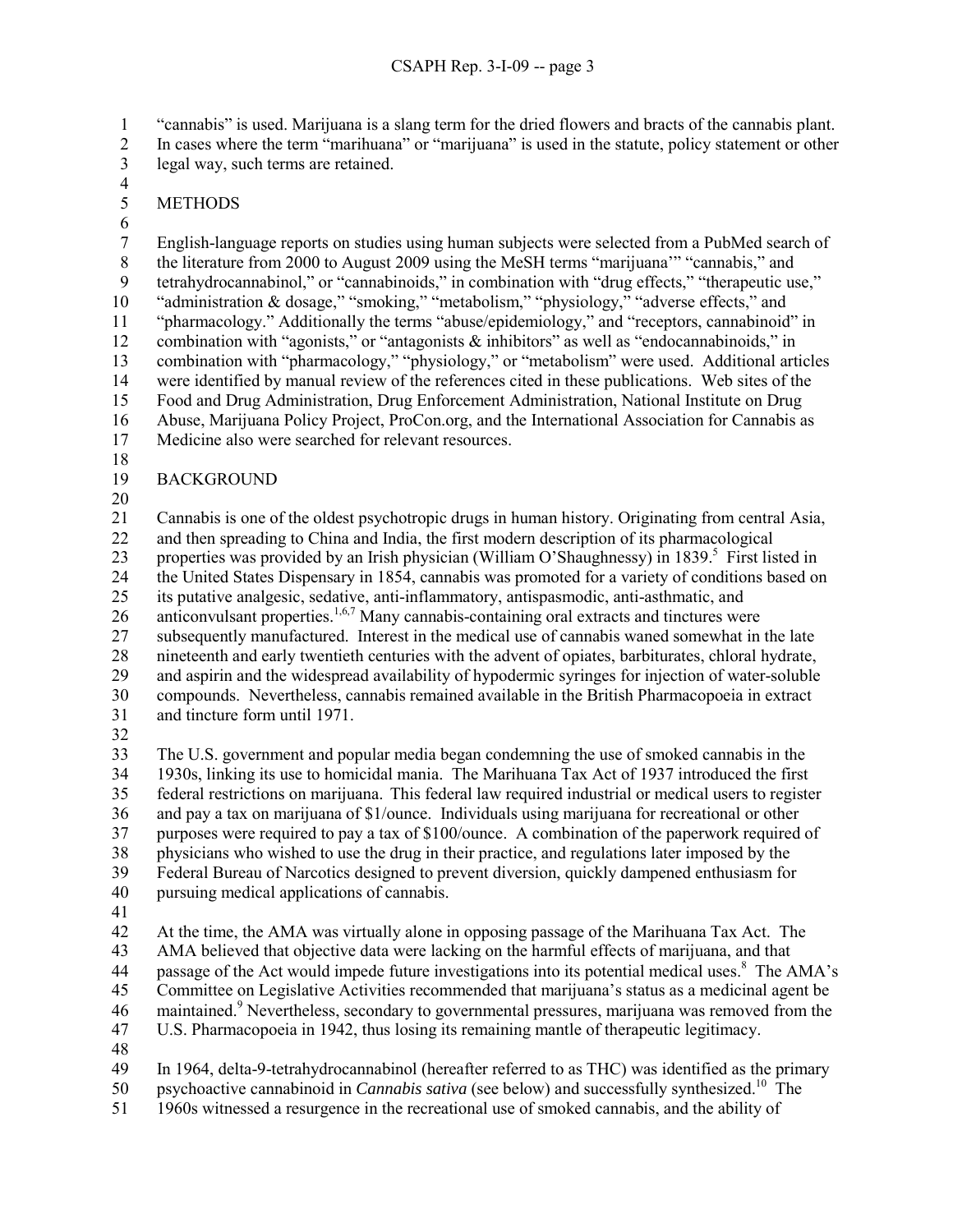1 cannabis to relieve certain disease symptoms was "rediscovered." Thereafter the recreational and

2 "medical" forms of smoked cannabis became merged. This contrasts with the path of medicinal

- 3 opioid development and the recreational use of smoked botanical opium, which became clearly distinct. distinct.
- 5

6 Receptors in the brain and periphery that bind THC (cannabinoid receptors) were discovered in the early 1990s, and the identification of endogenous compounds that act at cannabinoid receptors 7 early 1990s, and the identification of endogenous compounds that act at cannabinoid receptors 8 (endocannabinoids) soon followed. The last decade has seen an explosion in research about the 9 "endocannabinoid system" (see below). Information gleaned from these investigations has shed 10 light on the pharmacologic activity of phytocannabinoids, and created opportunities for the 11 development of pharmaceuticals interacting with this system.

- 12
- 14

# 13 CANNABINOIDS AND THE ENDOCANNABINOID SYSTEM

- 15 Cannabis Sativa. The plant contains over 400 chemical compounds.<sup>11</sup> The main psychoactive 16 substance is generally believed to be THC, but more than 60 other cannabinoids  $(C<sub>21</sub>$ -containing 17 compounds) have been identified in the plant (phytocannabinoids) and pyrolysis products.<sup>10-12</sup> 18 Cannabinoids are chemical compounds that are unique to the cannabis plant. Delta-8-THC is  $19$  similar in potency to THC, but is present in only small concentrations.<sup>13</sup> Cannabinol and 20 cannabidiol are the other major cannabinoids present. The former is slightly psychoactive, but not 21 In the amounts delivered by smoking marijuana.<sup>13</sup> Cannabidiol is not psychoactive and has 22 distinctive properties (see below). The average content of THC in cannabis plants is highly 23 variable depending on the strain, climate, soil and growing conditions, and handling after harvest.<sup>14</sup> 24 THC is a resinous weak acid,  $pKa = 10.6$ , with a very high lipid solubility and very low aqueous 25 solubility.<sup>15</sup> It binds to glass, diffuses into plastic, and is photo labile and susceptible to heat, acid, 26 and oxidation; these characteristics have served as barriers to the development of traditional 27 pharmaceutical dosage forms. The  $(-)$  enantiomer is up to 100 times more potent than the  $(+)$ 28 enantiomer depending on the pharmacological test.<sup>16</sup>
- 29

# 30 ENDOCANNABINOIDS

31

32 *Cannabinoid Receptors* 

33

34 Two types of cannabinoid receptors (CB1 and CB2) have been clearly identified and both are 35 members of the superfamily of G-protein-coupled receptors. The CB1 receptor, first cloned in 1990, is mainly expressed in the brain and spinal cord.<sup>17</sup> Distribution is heterogeneous with the 37 highest densities present in the basal ganglia, hippocampus, and cerebellum, with comparatively  $f$  fewer receptors in the brainstem.<sup>18,19</sup> CB1 receptors are among the most abundant G-protein 39 coupled receptors in the brain.<sup>20</sup> By coupling predominately to inhibitory G proteins, CB1 receptors 40 inhibit certain inwardly directed calcium channels, activate outwardly directed potassium channels, 41 and activate various mitogen-activated protein (MAP) kinases.<sup>21</sup> The latter may play a role in the 42 modulation of synaptic plasticity, cell migration, and neurite remodeling. CB1 receptors are 43 located on the terminals of central and peripheral neurons. Generally, their activation inhibits the 44 ongoing release of a number of different excitatory and inhibitory transmitters, or hyperpolarizes 45 neurons, which also inhibits activity. $21$ 

46

47 The CB2 receptor, first cloned in 1993 is predominantly expressed in cells of the immune and

48 hematopoietic systems but also is present in nonparenchymal cells of the liver, endocrine pancreas,

49 and bone.<sup>22</sup> Some CB2 receptors also are functionally expressed in the CNS, notably on microglial

 $50$  cells.<sup>23,24</sup> CB2 receptor activation alters the release of cytokines from immune cells and participates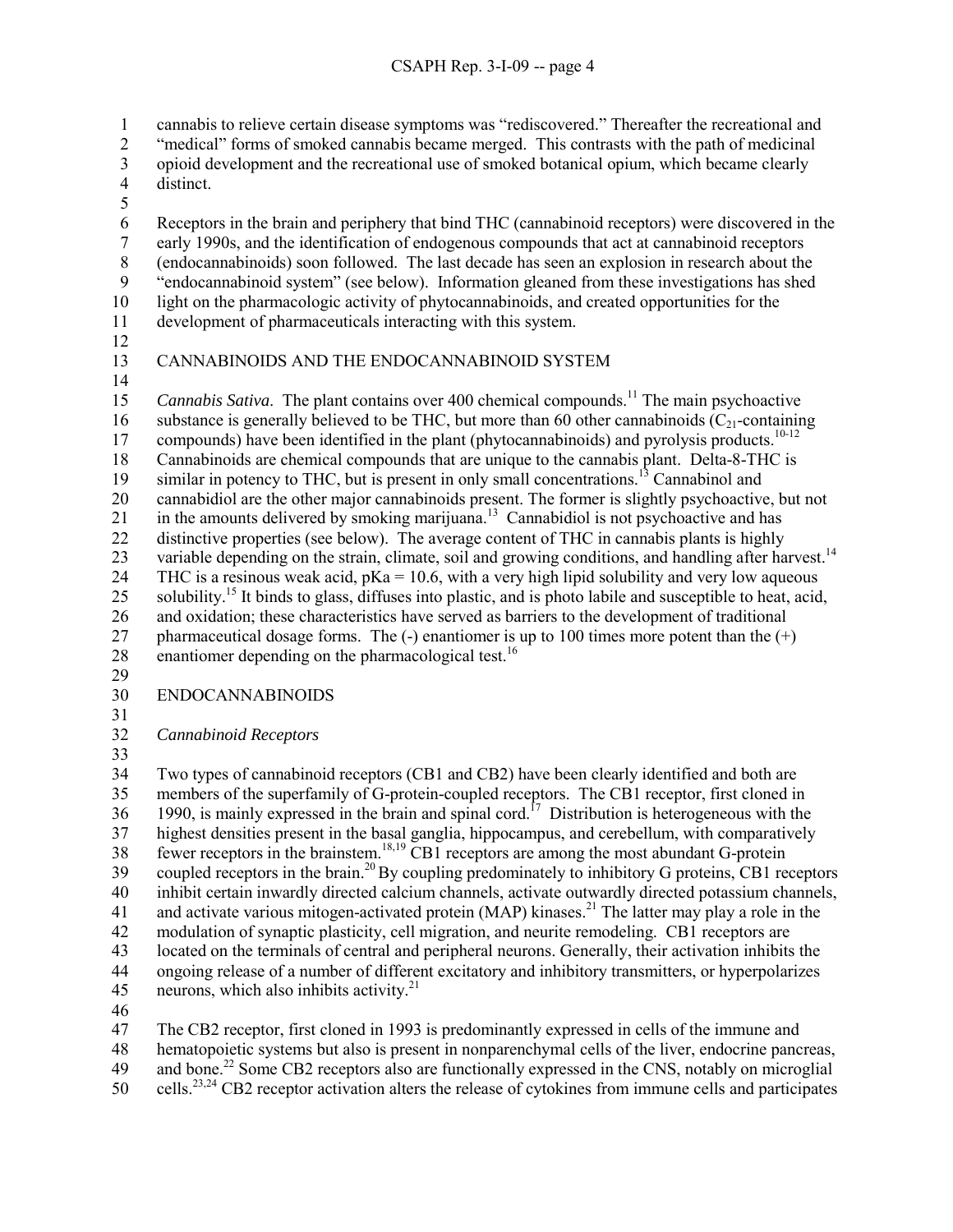in the regulation immune function.<sup>20</sup> CB2 agonists generally suppress the functions of these cells. CB2 modulates immune cell migration both within and outside the central nervous system  $^{25,26}$ 

- $\frac{3}{4}$
- 4 *Endocannabinoids*
- 

5<br>6 6 In parallel with the discovery of cannabinoid receptors, endogenous substances that bind and activate these receptors were identified (endocannabinoids). The two best characterized are 7 activate these receptors were identified (endocannabinoids). The two best characterized are 8 arachindonoyl ethanoamide (AEA or anandamide) and 2-arachidonoylglycerol (2-AG), although 9 other putative endocannabinoids also have been identified. In contrast to conventional 10 neurotransmitters, endocannabinoids are not stored in synaptic vesicles, but are produced on demand via cleavage of membrane lipid precursors and then released after *de novo* synthesis.<sup>27,28</sup> 12 Once formed in response to presynaptic depolarization, endocannabinoids function as "retrograde" 13 messengers, diffusing back across the synapse and signaling the presynaptic (upstream) neuron to 14 decrease neurotransmitter release and/or activity. These effects have been implicated in the 15 modulation of both short- and long term synaptic plasticity, events which are integral to the 16 remodeling of synaptic networks in the CNS, as well as fundamental processes such as learning 17 and memory. 18 19 Termination of the action of AEA and 2-AG is accomplished by re-uptake into the neuron and

20 subsequent enzymatic degradation. These transport proteins and degradative enzymes represent 21 other targets for manipulating the endocannabinoid system.

22

23 AEA primarily activates CB1 receptors, and also stimulates TRPV1 receptors.<sup>29</sup> The latter is an 24 important component of pain signaling pathways. AEA is a partial or full agonist at CB1 receptors, 25 depending on the species, tissue, and biological response being examined.<sup>29</sup> Partial agonists are 26 capable of binding to a receptor, but do not cause maximal activation. Pharmacologically, they can 27 function as agonists or antagonists, depending on the dose, and endogenous activity of the 28 biological system they are interacting with. This fact complicates the interpretation of 29 endocannabinoid effects that have been observed in animal models, as well as findings which may 30 be relevant to phytocannabinoids such as THC. Although AEA binds to CB2 receptors, it has a  $\frac{1}{2}$  low efficacy, and may act primarily as an antagonist.<sup>29</sup> 2-AG has approximately equivalent activity 32 at CB1 and CB2 receptors, is much more abundant than AEA in the brain, and is believed to act  $33$  primarily as an agonist at cannabinoid receptors.<sup>30</sup> Other putative endocannabinoids also tend to be 34 considerably more active as CB1 receptor agonists.<sup>31</sup> Additionally, other receptor systems appear 35 to respond to endocannabinoids.  $31,32$ 

36

37 THC is also a partial agonist at the CB1 and CB2 receptors. Cannabidiol displays anti-oxidant 38 activity, is a TRPV1 agonist like AEA, and inhibits the uptake and metabolism of AEA. It has low 39 efficacy for CB1 and CB2 receptors.

40

41 Taken together, the endocannabinoid system is widely dispersed and it modulates the activity of

42 several prominent neurotransmitters, immune regulating cells, and other tissue and organs.

43 Accordingly, endocannabinoids likely play a role in the regulation of a wide variety of functions

44 and disease states. Some of the most prominent include appetite regulation, peripheral energy

45 metabolism, obesity and associated metabolic abnormalities, pain and inflammation,

46 gastrointestinal motility and secretion, central nervous system disorders,

47 neurotoxicity/neuroinflammation/neuroprotection, and certain mental disorders, including

48 substance misuse. $32-38$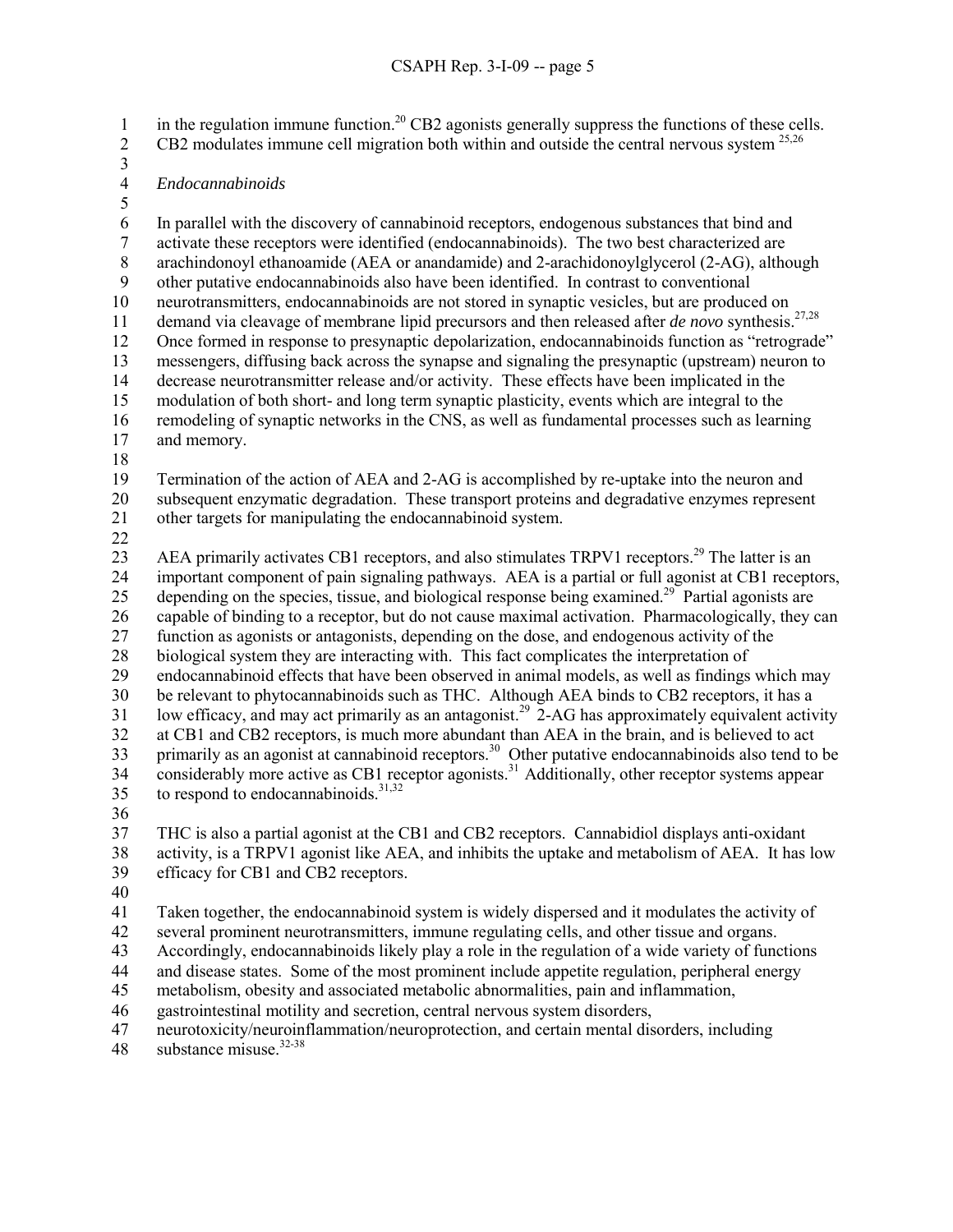1 STATE MEDICAL CANNABIS LAWS 2 3 Thirteen states (Alaska, California, Colorado, Hawaii, Maine, Michigan, Montana, Nevada, New 4 Mexico, Oregon, Rhode Island, Vermont, and Washington) have enacted laws since 1996 which 5 remove state-level criminal penalties for qualifying patients (with physician recommendations or certifications) for cultivation, possession, and use of cannabis.<sup>39</sup> Most of these measures were certifications) for cultivation, possession, and use of cannabis.<sup>39</sup> Most of these measures were 7 adopted by ballot initiative, but some have been passed by state legislatures. Typically, these laws 8 identify a number of "qualifying conditions." In California vagaries such as the presence of a 9 "debilitating condition" or "chronic ailment" or any *other illness for which marijuana provides*  10 *relief* are introduced.Most state laws provide a specific allowance for cannabis possession, and a 11 few require/maintain registries or offer certification cards which may assist patients if they are 12 confronted by police officers. 13 14 Two other state laws address medical marijuana to a lesser extent. Maryland's law does not create 15 a medical marijuana program but protects patients from jail time for possession of marijuana if they 16 can prove in court that their use of marijuana was a medical necessity; the maximum penalty is a 17 \$100 fine. Arizona allows physicians to prescribe marijuana, but such a system is not in place 18 since federal law prohibits physicians from prescribing Schedule I substances. At least 13 other 19 states have pending legislation or ballot measures to legalize medical marijuana. $40$ 20 21 The number of patients who use cannabis in states that have removed state-level penalties and 22 permit medical use is not clearly established. According to one compilation, approximately 7,000 23 physicians have authorized the use of cannabis for at least  $400,000$  patients.<sup>41</sup> 24 25 FEDERAL POLICIES 26 27 *Controlled Substances Act* 28 29 As recreational drug use proliferated during the 1960s, legislative concern led to passage of the 30 Comprehensive Drug Abuse Prevention and Control Act of 1970 (commonly referred to as the 31 Controlled Substances Act). This Act classifies certain psychoactive drugs into 5 categories, or 32 schedules that impose varying restrictions on access to the drugs under direction of the DEA. 33 34 A drug is placed in Schedule I if (1) it has a high potential for abuse; (2) it has no currently 35 accepted medical use in treatment in the United States; and (3) there is a lack of accepted safety for 36 use of the drug under medical supervision. In contrast, Schedule II criteria are that the drug (1) has 37 a high potential for abuse; (2) has a currently accepted medical use in treatment in the United States 38 or a currently accepted medical use with severe restrictions; and (3) abuse of the drug may lead to 39 severe psychological or physical dependence. 40 41 Marijuana and tetrahydrocannabinols naturally contained in the cannabis plant (as well as synthetic 42 equivalents and derivatives with similar activity) are assigned by statute to Schedule I, along with 43 many other drugs such as heroin, lysergic acid diethylamide (LSD), mescaline and other 44 hallucinogenic amphetamine derivatives, methaqualone, and illicit fentanyl derivatives. Certain 45 other psychoactive botanical substances (e.g., peyote, psilocybin) also are in Schedule I. With 46 regard to the placement of marijuana in Schedule I, the following definition is applied: 47 48 The term "marihuana" means all parts of the plant *Cannabis sativa*, whether growing or not; 49 the seeds thereof; the resin extracted from any part of such plant; and every compound, 50 manufacture, salt, derivative, mixture, or preparation of such plant, its seeds or resin. Such term 51 does not include the mature stalks of such plant, fiber produced from such stalks, oil or cake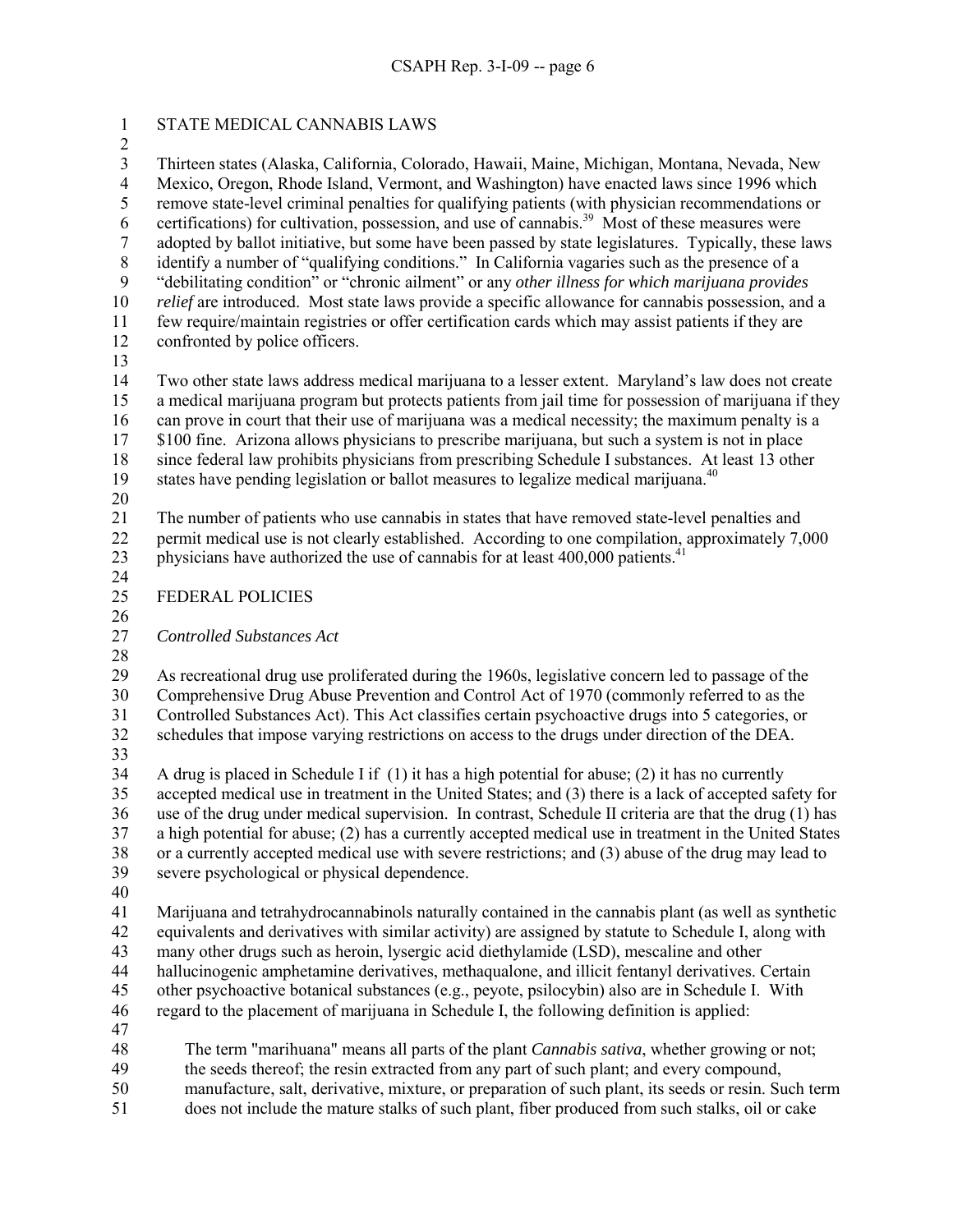1 made from the seeds of such plant, any other compound, manufacture, salt, derivative, 2 mixture, or preparation of such mature stalks (except the resin extracted there from), fiber, oil,<br>3 or cake, or the sterilized seed of such plant which is incapable of germination (21 U.S.C. 802). 3 or cake, or the sterilized seed of such plant which is incapable of germination (21 U.S.C. 802). 4 5 Some botanical products that serve as raw materials (i.e., coca leaves; raw opium, opium poppy and poppy straw) for controlled substances are themselves placed in Schedule II. These raw 6 and poppy straw) for controlled substances are themselves placed in Schedule II. These raw<br>
7 materials are imported into the U.S. from other countries under international treaty and conve materials are imported into the U.S. from other countries under international treaty and convention. 8 FDA-approved pharmaceutical preparations containing THC are in Schedule III, whereas a 9 synthetic analogue (nabilone) is in Schedule II. Schedule III criteria are that the drug (1) has less 10 potential for abuse than drugs or other substances in schedules I and II; (2) has a currently accepted 11 medical use in treatment in the United States; and (3) abuse of the drug or other substance may lead 12 to moderate or low physical dependence or high psychological dependence. 13 14 *Federal Court Cases Relevant to Medical Marijuana*  15 16 Three prominent federal court cases evolved out of California's 1996 passage of its medical 17 marijuana ballot initiative (Proposition 215). 18 19 *Conant v. Walters* (2002). After California passed its medical marijuana regulation in 1996, Barry

20 R. McCaffrey, Director of the Office of National Drug Control Policy (ONDCP) issued a statement 21 entitled "The Administration's Response to the Passage of California Proposition 215 and Arizona 22 Proposition 200." This statement threatened physicians who recommended marijuana with the loss 23 of their license to prescribe controlled substances and the ability to participate in Medicaid and 24 Medicare. Physicians and patients filed a class action lawsuit, claiming a constitutional free-speech 25 right, in the context of a doctor-patient relationship. In *Conant v. Walters* the United States Court 26 of Appeals in a permanent injunction recognized that physicians have a constitutionally-protected 27 right to discuss the use of marijuana as a treatment option with their patients and to make oral or 28 written recommendations for medical marijuana (the AMA had already endorsed this view).<sup>42</sup> 29 However, the court cautioned that physicians could exceed the scope of this constitutional 30 protection if they conspire with, or aid and abet, their patients in obtaining medical marijuana. The 31 U.S. Supreme Court denied the appeal.

32

33 *USA v. Oakland Cannabis Buyer's Cooperative (OCBC) and Jeffrey Jones* (2001). A medical 34 cannabis buyer's cooperative was established in Oakland (Oakland Cannabis Buyer's Cooperative). 35 Its proprietor (Jeffrey Jones) distributed marijuana based on the theory that the cooperative could 36 operate as each patient's "caregiver" and use a medical necessity defense. The U.S. government 37 disagreed and the Department of Justice filed a civil suit in January 1998 to close six medical 38 marijuana distribution centers in northern California. Ultimately, the case went to the U.S. 39 Supreme Court which ruled unanimously that a medical necessity exception for marijuana was at 40 odds with the terms of the Controlled Substances Act (i.e., the CSA classified marijuana as lacking 41  $\alpha$  recognized medical benefit).<sup>43</sup>

42

43 *Gonzales v. Raich (2005).* In response to DEA agents' destruction of their cannabis plants, two 44 patients and caregivers in California brought suit. They argued that applying the CSA to a situation 45 in which cannabis was being grown and used locally for medicinal purposes (and not being sold) 46 exceeded the federal government's constitutional authority under the Commerce Clause, which 47 allows federal regulation of interstate commerce. The U.S. Supreme Court eventually ruled that 48 Congress's power to regulate commerce "extends to purely local activities" that are "part of an 49 economic class of activities that have a substantial effect on interstate commerce."<sup>44</sup> While not 50 invalidating state medical marijuana laws, this ruling preserved the ability of the DEA to enforce 51 the CSA against medical marijuana patients and their caregivers.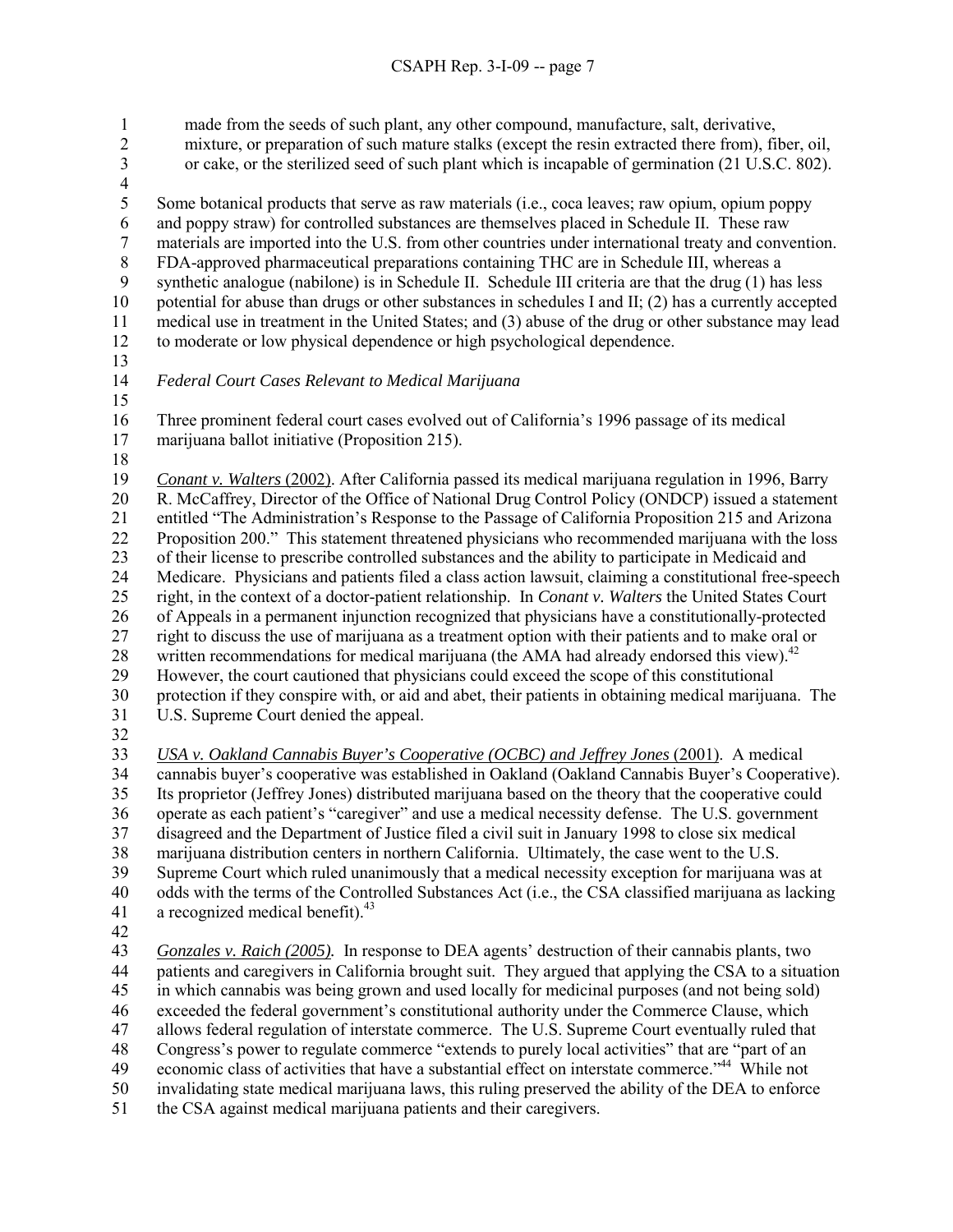1 Another relevant case is the *County of San Diego v. State of California* (2009) in which the U.S.

2 Supreme Court denied an appeal by the County of San Diego allowing a lower court's ruling to

3 stand which held that federal law does not preempt California's medical marijuana law. The

4 County had argued that it did not have to comply with the state-mandate to implement an

5 identification card program for patients based on federal preemption.

6<br>7

7 Accordingly, states can create medical marijuana laws protecting patients and caregivers from 8 prosecution under their own state-level controlled substance laws, but federal agents can still 9 investigate, arrest, and prosecute medical marijuana patients, caregivers, and physicians (if they 10 willfully aid and abet) in such states.

11

# 12 RESCHEDULING

13

14 *Efforts to Remove Marijuana from Schedule I* 

15

16 Advocates of decriminalizing marijuana have attempted to have it removed from Schedule I ever 17 since its original placement. A petition was first filed in 1972 by the National Organization for the 18 Reform of Marijuana Laws (NORML) to the Bureau of Narcotics and Dangerous Drugs seeking to 19 reschedule marijuana to Schedule II. After this petition was denied and public hearings were not 20 conducted, NORML filed suit in 1974 against the Bureau and in 1975 against its successor, the 21 DEA. After further legal maneuvering, the petition was eventually sent back to the DEA for 22 consideration in 1980 by the U.S. Court of Appeals for the District of Columbia. Eventually, 23 public hearings were held over a 2-year period from 1986 to 1988, at which time the DEA 24 Administrator once again rejected the position of NORML (now joined by the Alliance for 25 Cannabis Therapeutics [ACT], the Drug Policy Foundation, and the Physicians Association for 26 AIDS Care, among others) despite recommendations to the contrary by the DEA administrative 27 law judge in the case which called for reclassification of marijuana to Schedule II. The latter 28 parties petitioned the District Court for review of this order; after once again remanding the case in 29 1991, the District Court denied the petition for review on February 18, 1994. Subsequent 30 rescheduling petitions also have been rejected.

31

32 Although the petition for review was denied, it led to a revised formulation by the DEA for 33 determining whether a drug has a "currently accepted medical use." The 5-part test for fulfilling the 34 accepted medical use criteria of Schedule II is now comprised of the following:

35

36 • the drug's chemistry must be known and reproducible;

- 37 there must be adequate safety studies;
- 38 there must be adequate and well-controlled studies proving efficacy;
- 39 the drug must be accepted by qualified experts; and
- 40 the scientific evidence must be widely available.
- 41

42 A drug must meet all 5 criteria to be considered for rescheduling by the DEA.

43

44 Even if marijuana were rescheduled under current law it could not be marketed or medically

45 available for general prescription use unless it was reviewed and approved by FDA under the

46 Federal Food, Drug, and Cosmetic Act (FFDCA) (see below). Conceivably, a physician may be

47 able to write a prescription for an individual patient with the cooperation of a compounding

48 pharmacist with a schedule II license. However, the FDA treats compounded products as "new

49 drugs" subject to all the requirements of the FFDCA if pharmacists attempt to compound large

50 quantities of medication.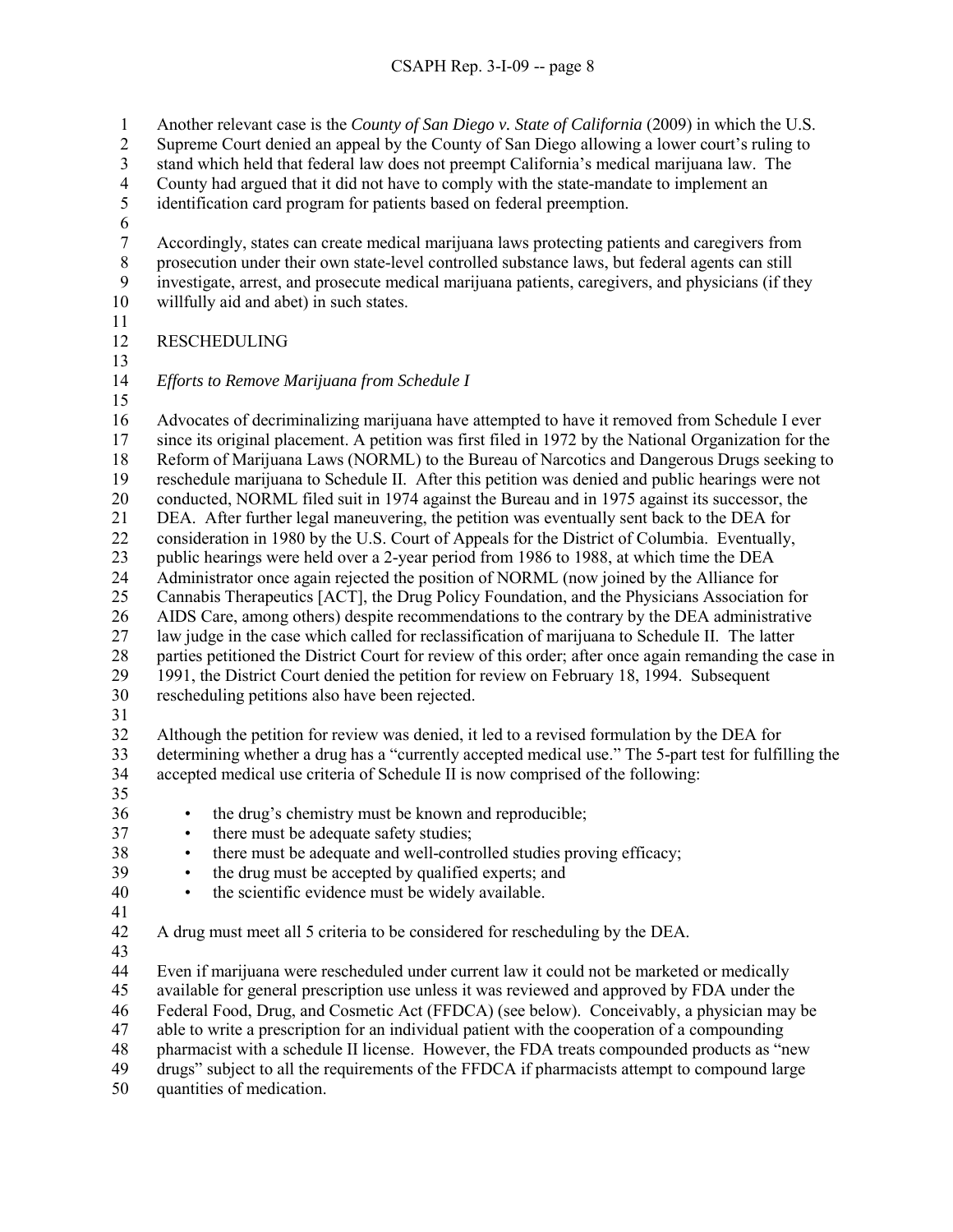1 Congress or the Executive branch (through regulatory procedures authorized by the CSA) could 2 reschedule marijuana. Over the last decade various federal amendments (e.g., Hinchey-3 Rohrabacher) have been submitted that would prevent the Justice Department from using 4 appropriated funds to interfere with the implementation of medical cannabis laws, and bills have 5 been introduced that would reschedule marijuana and/or prevent provisions of the CSA and 6 FFDCA from restricting activities in states that have adopted medical marijuana programs. These have all been defeated to date, but others are pending. 8 9 *"Executive Order"*  10 11 Resolution 229 (A-09) makes reference to a "Presidential/Executive" order. To the Council's 12 knowledge no such order exists. As previously mentioned, in 1996, the Director of ONDCP issued 13 a statement that threatened physicians with loss of certain privileges. However, this was not an 14 Executive Order, but rather a compilation of strategies developed by several federal agencies. It 15 never had the force of an Executive Order, and is nonetheless moot because of the permanent 16 injunction issued against implementation of this strategy in *Conant v. Walters*. 17 18 During the 2008 Presidential campaign, then-Senator Obama pledged to avoid the use of federal 19 resources in cracking down on medical marijuana activities in states where medical marijuana laws 20 were in place. This view has since been reiterated by the Attorney General in press briefings, 21 although DEA raids on a medical marijuana dispensaries in California have occurred in the same 22 time frame. Resolution 229 (A-09) was prompted by pending medical marijuana legislation in the 23 state of New York, and perhaps a provision authored by Congressman Maurice Hinchey (D-NY) 24 that seeks to clarify the Obama administration's medical marijuana enforcement policy. The 25 Hinchey provision was included in the report accompanying the Commerce, Justice, Science and 26 related Agencies appropriation bill for fiscal year 2010. The provision (referring to the Department 27 of Justice) reads: 28 29 "There have been conflicting public reports about the Department's enforcement of medical 30 marijuana policies. Within 60 days of enactment, the Department shall provide to the 31 Committee clarification of the Department's policy regarding enforcement of federal laws and 32 use of federal resources against individuals involved in medical marijuana activities." 33 34 CONDUCTING CLINICAL RESEARCH ON SCHEDULE I VS SCHEDULE II COMPOUNDS 35 36 Researchers who propose to conduct investigations in humans on Schedule I drugs must obtain 37 FDA review of the protocol and fulfill the FDA's Investigational New Drug (IND) requirements 38 for safety. They also must submit the protocol to the DEA as part of the process to obtain a valid 39 registration for a Schedule I substance. When DEA receives the Schedule I research application, 40 they forward it to another division within FDA for scientific review as part of their decision-41 making process. Investigators conducting research with a Schedule I substance must submit a 42 protocol for each study involving each Schedule I substance to obtain approval to conduct that 43 research. If a new protocol for a research study, even with the same substance is devised, the DEA 44 registration must be amended by submitting the new protocol for review to the DEA. This is a 45 requirement under the CSA and is separate from the FFDCA requirements for submitting INDs for 46 human studies to the FDA, whereby FDA assesses whether the study design is safe. 47 48 Investigators seeking to do human research on Schedule II substances must still procure FDA 49 safety review of the protocol and apply for a Schedule II registration with the DEA. Once granted, 50 this Schedule II license is sufficient for all future studies on that substance.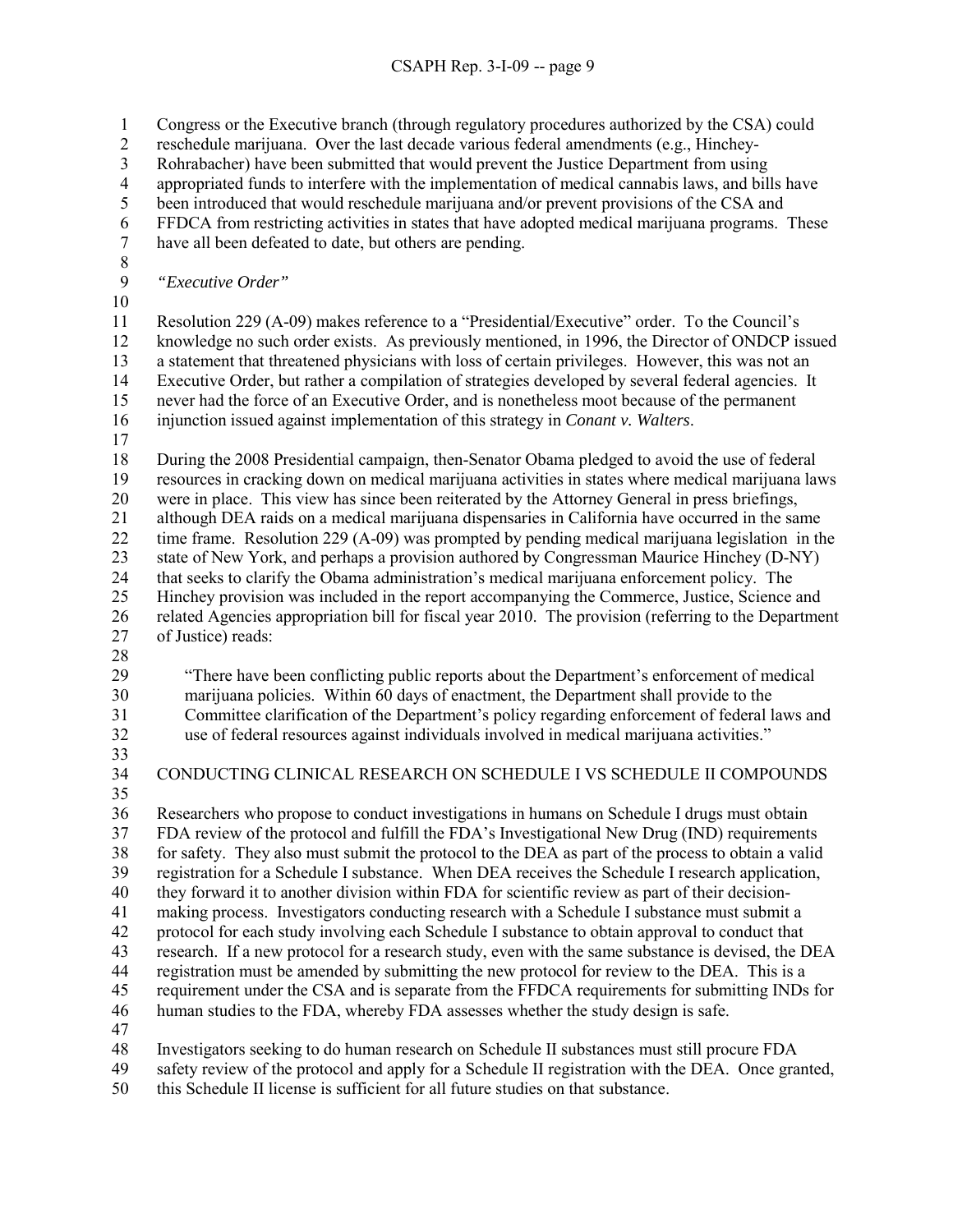## CSAPH Rep. 3-I-09 -- page 10

1 The only legal federal source of marijuana is grown under the auspices of the National Institute on 2 Drug Abuse (NIDA), and prior to 1999 only NIH-funded studies on marijuana could qualify for 3 access to the NIDA supply. In May 1999, the Department of Health and Human Services 4 announced a new guidance on procedures for the provision of marijuana for medical purposes on a cost-reimbursable basis.<sup>45</sup> For protocols submitted by non-NIH funded sources, institutional peer<br>for protocol protocol precede the submission, after which the scientific merits of each protocol review and IRB approval precede the submission, after which the scientific merits of each protocol 7 are evaluated through a Public Health Service interdisciplinary review process. This guidance 8 created an avenue for externally funded investigators to acquire marijuana for research purposes, 9 but retains additional review and approval steps that are not required of other traditional IND-10 sponsors. 11 12 In an effort to promote research on medical cannabis, California's State Assembly appropriated \$3 13 million to establish a university-based Center for Medicinal Cannabis Research, to be administered 14 jointly by the University of California's San Diego and San Francisco campuses.<sup>46</sup> Subsequently, 15 many of the randomized controlled trials on smoked cannabis have been supported by this 16 program. The cannabis used in such studies is obtained from NIDA in accordance with the 17 procedures outlined above. 18

- 19 BOTANICALS AS DRUG PRODUCTS
- 20

21 Many drugs have been derived from plants, and the *National Formulary* and *U.S. Pharmacopoiea* 22 formerly contained numerous botanical agents. Interest in the use of such agents waned with 23 advances in the understanding of physiologic, biochemical, and cellular functioning.

24 Pharmaceutical development evolved with a focus on identifying specific cellular targets

25 (receptors) amenable to drug intervention, although plants may provide the starting material for

26 certain products. The 1994 passage of the Dietary Supplement and Health Education Act fostered 27 a return to the public's use of botanical products in the form of "dietary supplements." Such 28 products are regulated as foods, and are not subject to FDA approval for safety and efficacy. They 29 can use so called "structure and function" claims but cannot claim to be useful in the treatment of a 30 disease or condition. In order to make a disease-based claim, the product must go through the FDA

- 31 drug approval process.
- 32

In 2004, the FDA issued a *Guidance for Industry Botanical Drug Products* monograph.47 33 This 34 document provides the pathway by which botanical agents can be approved as prescription drugs. 35 The crude botanical substance can become a "botanical drug substance" through processes of 36 extraction, blending, addition of excipients, formulation, and packaging in a defined manner. 37 Particular attention is devoted to product composition because botanicals are complex mixtures of 38 chemical/structural components. Similar to conventional products, a botanical drug substance must 39 undergo animal toxicity studies, and demonstrate its safety and efficacy in randomized, double-40 blind, placebo-controlled trials. Additional pharmacologic and toxicologic studies are required if a 41 non-oral route (e.g., inhalation) of administration is contemplated. If the substance is intended to 42 treat chronic conditions, 6 to 12 months in long-term safety extension studies is considered 43 sufficient.

44

45 An example of a drug that is seeking FDA approval through this pathway is an extract prepared

46 from two different breeds of cannabis that have been genetically developed to produce either high

47 quantities of THC or cannabidiol. Chemovars of cannabis were selected via Mendelian genetics to

48 express one predominant phytocannabinoid. Cloned plants undergo extraction to produce botanical

49 drug substances that contain predominately THC or cannabidiol, or an approximate 1:1

50 combination of the two. The final product is a botanical extract (Nabiximols) comprising an

51 oromucosal spray that delivers 2.7 mg of THC and 2.5 mg of cannabidiol per spray. Patients self-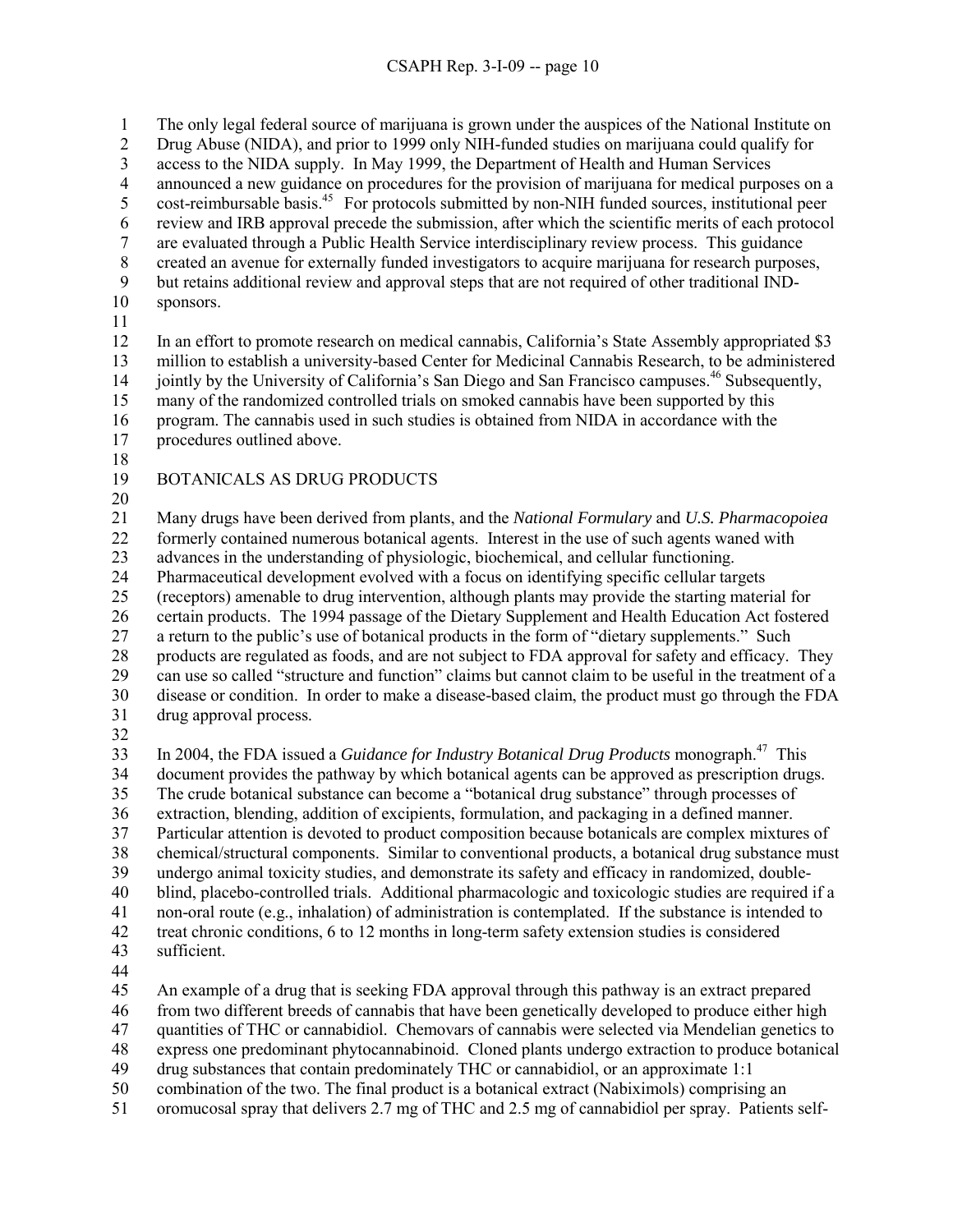1 titrate their overall dose and pattern of dosing according to their response and tolerance of the 2 medicine. This botanical drug substance is approved in Canada (Sativex®) for the symptomatic 3 relief of neuropathic pain in patients with multiple sclerosis, and as an adjunctive analgesic to 4 opioids in patients with advanced cancer pain.<sup>48-50</sup> Nabiximols is progressing through the FDA 5 pathway for botanical drug substance approval as a treatment for patients with advanced cancer<br>6 whose pain has not been adequately relieved by optimized treatment with opioid medications. whose pain has not been adequately relieved by optimized treatment with opioid medications. 7 8 Other cannabinoid based botanical drug substances have been developed in other countries (e.g., 9 Cannador®), and several are in development in the U.S. with various modes of action (botanical 10 extracts; CB receptor agonists or antagonists; inhibitors of endocannabinoid uptake or 11 degradation). Cannador® is an extract delivered in an oral dosage form containing primarily 2.5 12 mg THC and 1 mg cannabidiol. It has demonstrated benefit in randomized controlled trials 13 involving patients with multiple sclerosis experiencing pain due to spasm, and in decreasing post-14 operative pain.<sup>51,52</sup> The development of pharmaceutical grade cannabis-based extracts with proven 15 medical benefits provides further evidence on the therapeutic potential of components of the 16 cannabis plant. 17 18 SMOKED CANNABIS STUDIES 19 20 Currently cannabinoids are "available" in three different categories:  $41$  FDA approved oral 21 preparations of THC (Dronabinol; Marinol®) and a synthetic analogue (Nabilone; Cesament®); 22 *Cannabis sativa* extracts (e.g., Nabiximols [Sativex®], [Cannador®]) not currently approved in the 23 U.S.; and crude botanical sources made available under state laws. Since 2001, systematic reviews 24 have been conducted on smoked cannabis and other cannabinoids (mostly oral THC and botanical 25 extracts).<sup>53-56</sup> The following discussion focuses on randomized, placebo-controlled human trials 26 that have evaluated smoked cannabis. Table 1 summarizes the characteristics and findings of such 27 trials. 28 29 *Randomized Trials on Smoked Cannabis*  30 31 Cancer chemotherapy. Three randomized, double-blind, controlled trials involving a total of 43 32 patients have evaluated the efficacy of smoked cannabis to alleviate nausea and vomiting 33 accompanying cancer chemotherapy; one directly compared smoked cannabis with oral THC but was never published in a peer reviewed journal.<sup>57-59</sup> These trials revealed a modest antiemetic  $\frac{34}{2}$ 35 effect of smoked cannabis greater than placebo. 36 37 Several research/treatment studies were conducted by state departments of health during the late

38 1970s and early to mid-1980s under protocols approved by the FDA. These open label studies 39 involved patients who had responded inadequately to other antiemetics. In such patients, smoked 40 cannabis was reported to be comparable to or more effective than oral THC, and considerably more 41 effective than prochlorperazine or other previous antiemetics in reducing nausea and emesis. 42 Results of these studies generally were based on patients' and/or physicians' subjective ratings. 43 These programs were noted in the 1997 Council report and another independent review that was 44 published in 2001.<sup>56</sup> Smoked cannabis (as well as THC and other synthetic cannabinoids) is more 45 effective than older antiemetic drugs (neuroleptics) and placebo.<sup>53</sup> All of these trials in cancer 46 patients were conducted before the advent of  $5-\text{HT}_3$  and neurokinin-1 receptor antagonists.  $47$  Smoked cannabis has been compared with the 5-HT<sub>3</sub> receptor antagonist ondansetron in an 48 experimental emesis model. This randomized double-blind included 13 healthy volunteers who 49 received syrup of ipecac.<sup>60</sup> Smoked cannabis significantly reduced ratings of queasiness and 50 slightly reduced the vomiting induced by the syrup compared with placebo. Ondansetron 51 completely eliminated episodes of vomiting.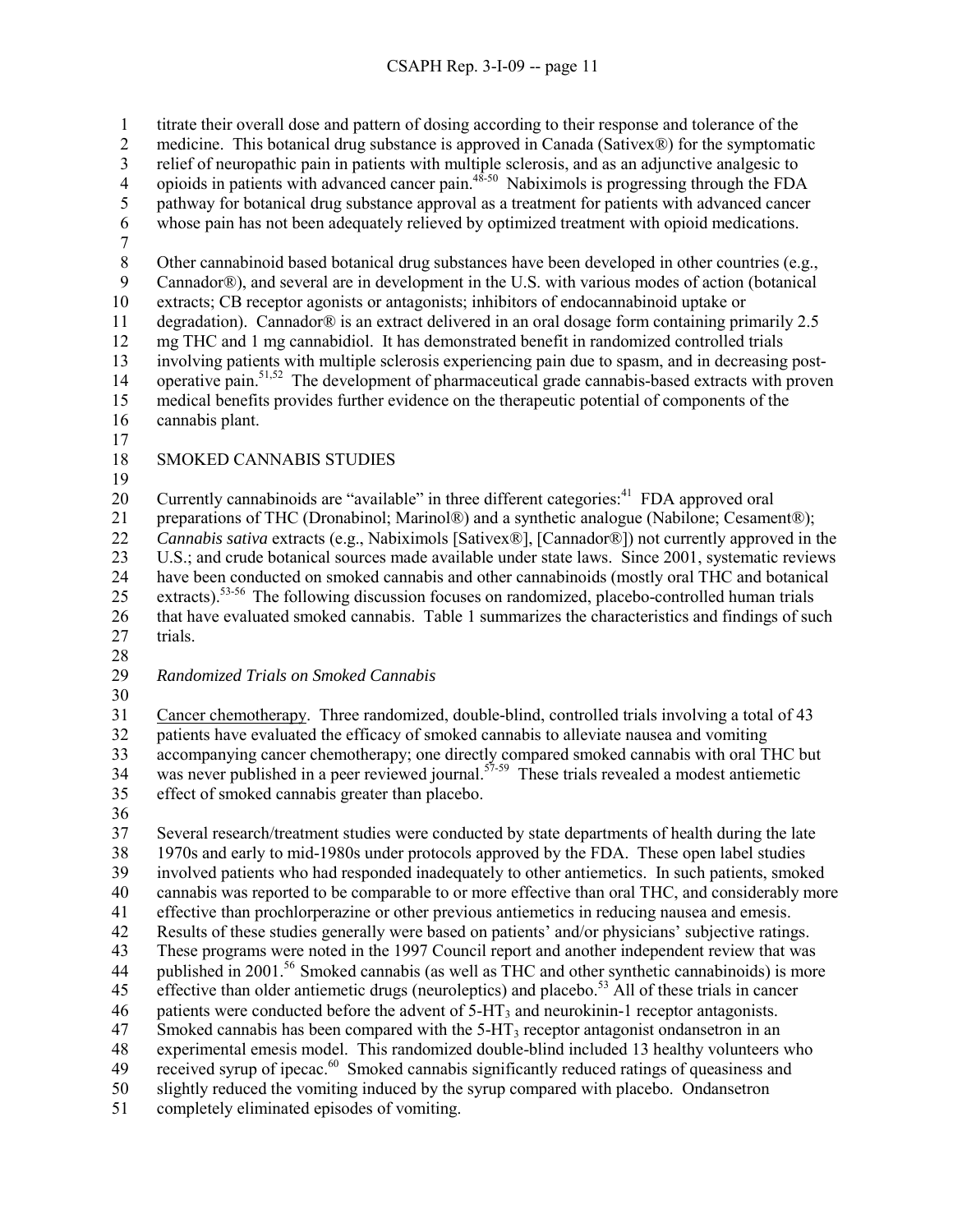## CSAPH Rep. 3-I-09 -- page 12

1 Appetite stimulation. Three randomized, placebo-controlled trials involving a total of 97 HIV+

2 adult patients have compared the effects of smoked cannabis with oral THC or dronabinol; two

3 used a "within subjects" design. Generally, the effects of smoked cannabis (2% or 3.9% THC)

4 were comparable to oral cannabinoids in increasing caloric intake and triggering weight gain,

- 5 although the dose of oral THC was substantially higher than normally recommended.<sup>61-63</sup> HIV viral load and the pharmacokinetics of concurrent protease inhibitors were unaffected over a three week  $\frac{6}{7}$  load and the pharmacokinetics of concurrent protease inhibitors were unaffected over a three week<br>7
- period  $61$
- 8

9 Pain Management. Two randomized, double-blind, placebo-controlled trials involving a total of 10 89 patients with HIV-associated peripheral neuropathy, and one  $(n = 38)$  involving an experimental pain model (capsaicin) have been reported.<sup>64,65</sup> The latter was a randomized, double-blind, 12 placebo-controlled crossover trial in 15 healthy volunteers examining the effects of cannabis 13 cigarettes (2%, 4%, or 8%) on pain and cutaneous hyperalgesia induced by intradermal capsaicin.<sup>65</sup> 14 The medium dose exhibited delayed analgesia, significantly inhibiting capsaicin-induced pain at 45 15 minutes after drug exposure; the low dose was ineffective, and the high dose increased capsaicin-16 induced pain at 45 minutes. Smoked cannabis did not significantly affect acute painful heat, cold,

- 17 and mechanical thresholds.<sup>64</sup>
- 18

19 In patients with HIV-associated neuropathic pain, cannabis cigarettes of varying concentration and 20 number consumed over a 5-day period significantly reduced pain intensity. Approximately half of 21 patients experienced more than a 30% reduction, which is a standard benchmark for efficacy. 22 Analysis of the number-needed-to-treat also compared favorably with historic values associated

23 with other drugs used to treat neuropathic pain.  $66,67$ 

24

25 Generally, side effects typically attributable to THC (anxiety, sedation, confusion, dizziness,

26 fatigue, tachycardia, dry mouth) were noticeable in these studies but were tolerable and not

27 considered dose-limiting. The use of higher potency cigarettes was more likely to be associated 28 with drug-related cognitive decline on psychological testing.

29

30 The overall evaluation of the clinical effects of smoked cannabis in stimulating appetite and 31 relieving neuropathic pain (and to a certain degree, nausea) correlates with patterns of use reported 32 in surveys of HIV+ patients. In this population, cannabis use also has been associated with 33 adherence to antiretroviral therapy in patients who experience nausea, and for the self management 34 of HIV-associated peripheral neuropathy.<sup>68,69</sup> In one consecutive series, 23% of HIV+ patients 35 reported smoking cannabis in the prior 30 days to improve appetite or relieve pain, but also to 36 relieve anxiety or depression or "increase pleasure" which are characteristics of substance misuse 37 or recreational use.<sup>70</sup> Another survey found a similar percentage of HIV-positive patients (27%) 38 used cannabis to improve appetite, relieve nausea and pain, and for anxiety and depression. Nearly

- 39 half of these users reported memory deterioration.<sup>71</sup>
- 40

41 Multiple Sclerosis and Spasticity. Surveys reveal that 36% to 68% of patients with multiple

42 sclerosis have experimented with smoked cannabis for symptom relief, and approximately 15% are 43 continuing users.<sup>72,73</sup> Two randomized, double-blind, placebo-controlled trials involving a total of

44 40 patients have been reported in patients with multiple sclerosis and spasticity.<sup>74,75</sup> In a pilot study

45 involving 10 patients who smoked one cannabis cigarette of low potency (1.54% THC) some

46 patients reported subjective improvements, but exhibited impairment of posture and balance.<sup>74</sup>

47 When higher potency cannabis cigarettes were used for three days, reduced scores for pain (50%)

48 and spasticity (30%) were observed, along with some cognitive impairment, dizziness, and fatigue;

49 the majority of these patients had prior experience smoking cannabis.<sup>75</sup>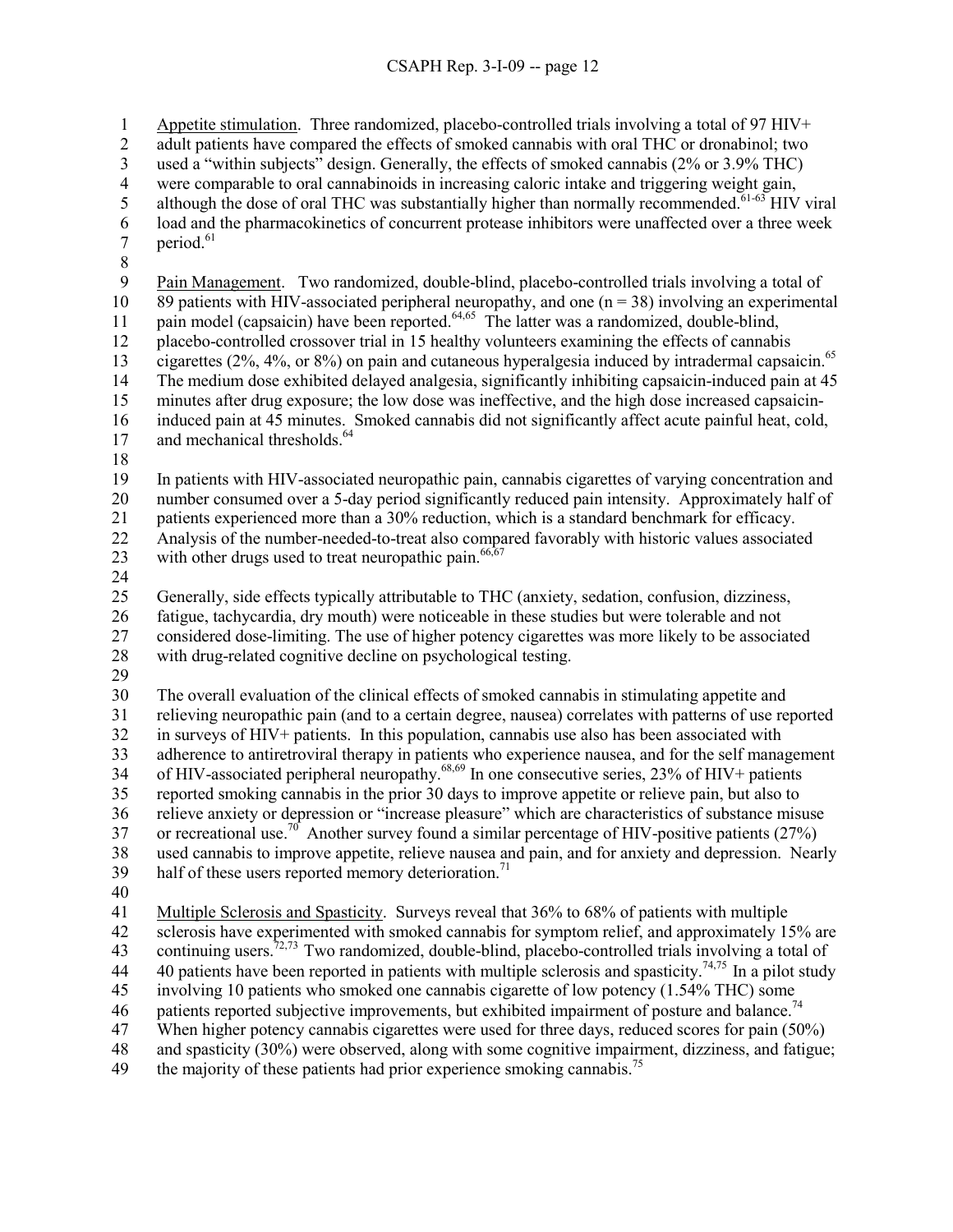1 Glaucoma. In one randomized, double-blind, placebo-controlled crossover study of 18 adults with

2 glaucoma, smoking one cannabis cigarette (2% THC) caused a significant reduction in intraocular

 $3$  pressure, along with alterations in sensory perception, tachycardia/palpitations, and postural hypotension.<sup>76</sup> hypotension. $76$ 

5

# 6 ADVERSE EFFECTS OF SMOKED CANNABIS

7

8 Determining the adverse effects of smoked cannabis used as medicine is problematic since only 9 short-term controlled trials have been conducted. Most research on the harmful consequences of 10 cannabis use has been conducted in simulated laboratory environments and in individuals who use 11 cannabis for nonmedical purposes. One independent health assessment of four of the remaining 12 seven patients obtaining cannabis cigarettes through the federal government's Compassionate Use 13 Treatment IND (see Council report from 1997),<sup>1</sup> showed no demonstrable adverse outcomes 14 related to their chronic medicinal cannabis use. Some of cannabis' adverse effects differ in 15 experienced versus inexperienced users, and it is not clear to what extent the adverse effects 16 reported in recreational users are applicable to those who use cannabis for the self-management of 17 disease or symptoms. Most data on adverse effects has come from observational population-based 18 cohort studies of recreational cannabis users, an unknown portion of whom may be using the 19 substance for medicinal purposes. Adverse reactions observed in short-term randomized, placebo-20 controlled trials of smoked cannabis to date are mostly mild without substantial impairment. A 21 systematic review of the safety studies on medical cannabinoids published over the last 40 years 22 (not including studies on smoked cannabis) found that short term use was associated with a number 23 of adverse events, but less than  $4\%$  were considered serious.<sup>77</sup>

24

25 *Nonmedical Use* 

26

27 Nonmedical use of marijuana continues to be problematic in society. Approximately one third of 28 all Americans over 12 years of age have tried marijuana, usually experimenting first during 29 adolescence.<sup>4</sup> According to the most recent NSDUH Survey, marijuana continues to be the most 30 commonly used illicit drug (14.4 million past month users).<sup>78</sup> Among persons aged 12 or older, the 31 rate of past month marijuana use in 2007 (5.8 percent) was similar to the rate in 2006 (6.0 percent). 32 The prevalence of past month marijuana use among adolescents (i.e., youths aged 12 to 17) 33 generally decreased from 2002 (8.2 percent) to 2005 (6.8 percent), and then remained constant 34 between 2005 and 2007. Adolescents who perceived great risk from smoking marijuana once a 35 month were much less likely to have used marijuana in the past month than those who perceived 36 moderate to no risk (1.4 vs. 9.5 percent). The specific illicit drugs that had the highest levels of 37 past year dependence or abuse in 2007 were marijuana (3.9 million), followed by pain relievers 38 (1.7 million) and cocaine (1.6 million). It is not clear how any of these trends have been influenced 39 by the medical cannabis debate.

40

41 Acutely, smoked cannabis increases heart rate, and blood pressure may decrease on standing.

42 Cannabis intoxication is associated with impairment of short-term memory, attention, motor skills,

43 reaction time, and the organization and integration of complex information.<sup>1</sup> Although dependent

44 on the setting, smoked cannabis can cause relaxation and enhance mood. However, some

45 individuals experience acute anxiety or panic reactions, confusion, dysphoria, paranoia, and

46 psychotic symptoms (e.g., delusions, hallucinations).<sup>1</sup>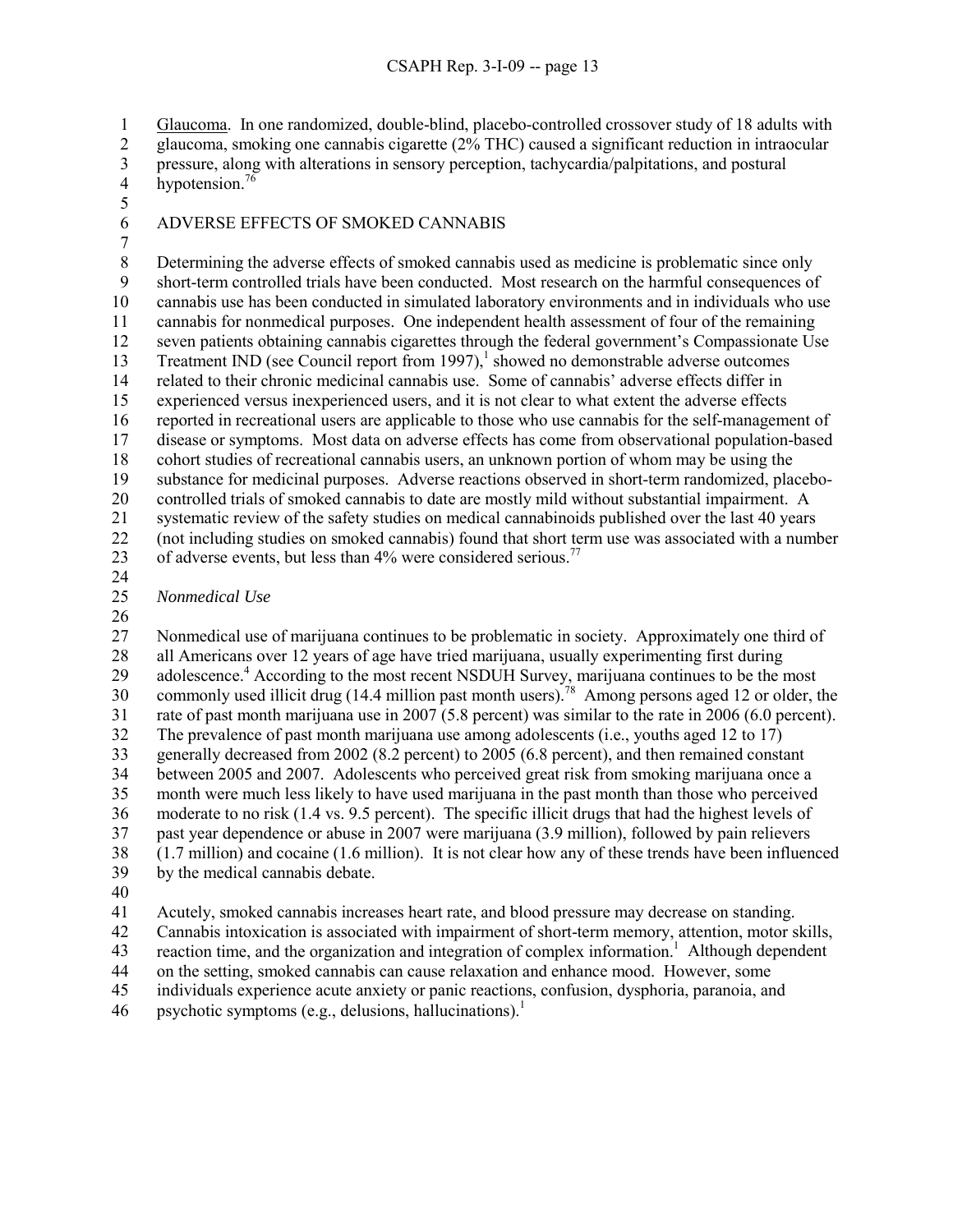1 *Substance Dependence* 

2

3 Chronic cannabis use is associated with development of tolerance to some effects and the appearance of withdrawal symptoms (restlessness, irritability, mild agitation, insomnia, sle 4 appearance of withdrawal symptoms (restlessness, irritability, mild agitation, insomnia, sleep 5 disturbances, nausea, cramping) with the onset of abstinence. Depending on the measures and age 6 group studied, 4% to 9% of cannabis users fulfill diagnostic criteria for substance dependence. 7 Although some cannabis users develop dependence, they are considerably less likely to do so than 8 users of alcohol and nicotine, and withdrawal symptoms are less severe.<sup>4,79,80</sup> Like other drugs, 9 dependence is more likely to occur in individuals with co-morbid psychiatric conditions. 10 11 Whether or not cannabis is a "gateway" drug to other substance misuse is controversial and 12 whether the medical availability of cannabis would increase drug abuse is not known. Analysis of 13 trends in emergency room visits for marijuana do not support the view that state authorization for 14 medical cannabis use leads to increased signals of substance misuse.<sup>81</sup> The IOM concluded that 15 marijuana use is not the cause or even the most serious predictor of serious substance use 16 disorders.<sup>4</sup> A systematic review of longitudinal studies on the use of cannabis concluded its use 17 was consistently associated with reduced educational achievement and the use of other drugs, but 18 not other measures of psychosocial harm. $82$ 19 20 *Cognitive Deficits and Mental Health*  21 22 Other concerns about long-term cannabis use include cognitive effects, and its intersection with 23 mental disorders. Acute intoxication with cannabis causes marked changes in subjective mental 24 status, brain functioning, and neuropsychological performance. A meta-analysis conducted in 2003 25 found evidence of subtle impairments in the ability to learn and remember new information in 26 chronic cannabis smokers, but no general persistent neuropsychological deficits.<sup>83</sup> 27 Neuropsychological deficits and differences in brain functioning are most consistently observed 28 among frequent, heavy users.<sup>84</sup> 29 30 A recent systematic review on cannabis use and the risk of psychotic or affective mental health 31 outcomes renewed the debate about the potential role of smoked cannabis as a cause or sequelae of 32 mental disorders.<sup>85</sup> Whether cannabis use contributes to mental disorders, is used for self-33 management of mental disorders, or the mental disorder itself lends to cannabis use is not clear. 34 The recent discontinuation of clinical trials on a CB1 receptor antagonist because of suicidal 35 ideation indicates some involvement of endocannabinoids in the regulation of mood. 36 37 *Respiratory Illness and Cancer*  38

39 Like tobacco, chronic cannabis smoking is associated with markers of lung damage and increased 40 symptoms of chronic bronchitis.<sup>86-88</sup> However, results of a population-based case control study of 41 cannabis smokers found no evidence of increased risk for lung cancer or other cancers affecting the 42 oral cavity and airway.<sup>89</sup> Another population-based case-control study of marijuana use and head 43 and neck squamous cell carcinoma (HNSCC) concluded that moderate marijuana use is associated 44 with reduced risk of HNSCC.<sup>90</sup> Furthermore, although smoking cannabis and tobacco may 45 synergistically increase the risk of respiratory symptoms and COPD, smoking only cannabis is not 46 associated with an increased risk of developing  $\widehat{COPD}^{91}$  One recent study suggests that use of 47 smoked cannabis is associated with an increased risk for testicular cancers.<sup>92</sup>

48

49 The use of a vaporizing device may mitigate some of these symptoms. Cannabis vaporization is a 50 technique aimed at suppressing the formation of irritating respiratory toxins by heating cannabis to 51 a temperature where active cannabinoids are volatilized, but below the point of combustion where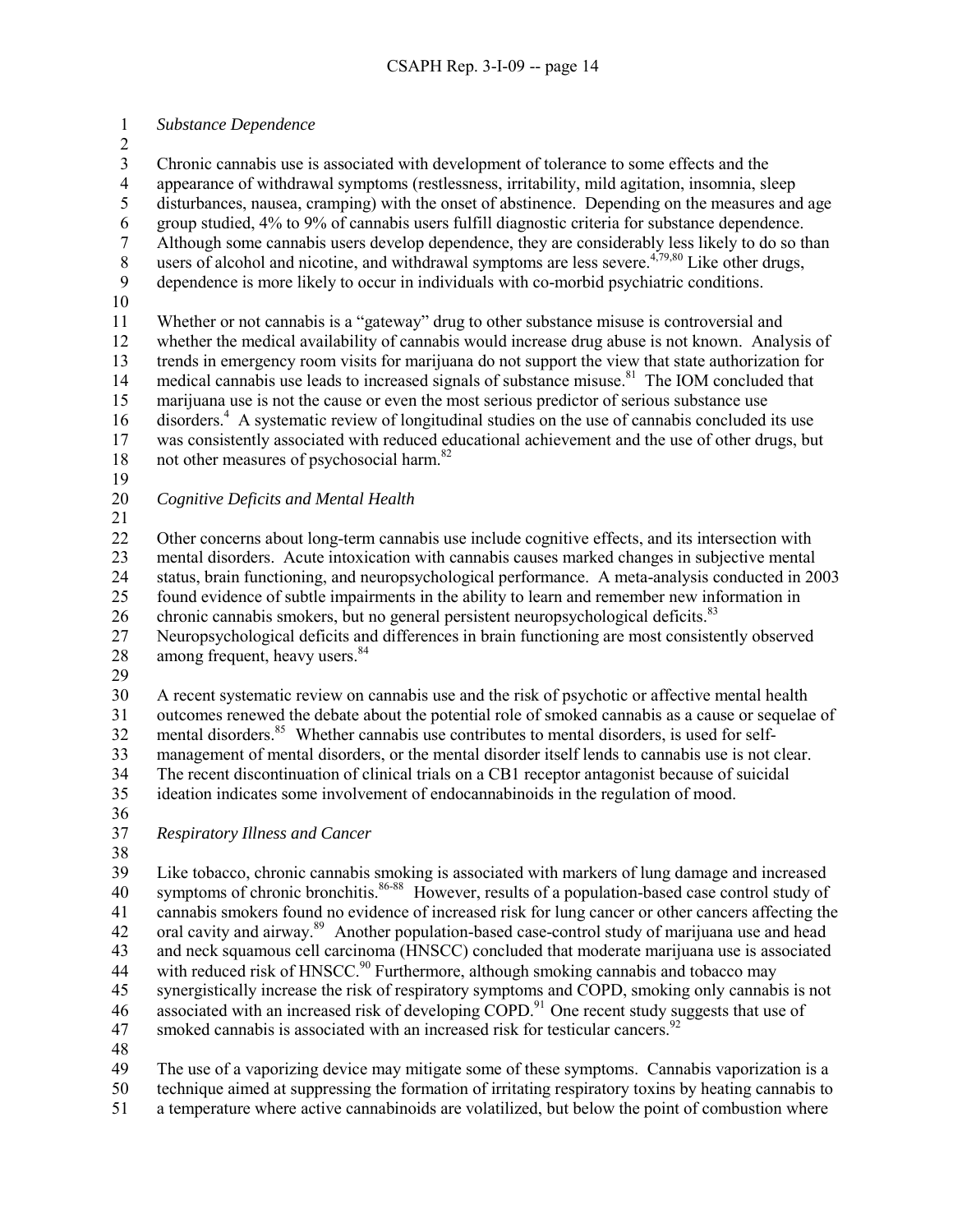1 smoke and associated toxins form. The use of a vaporizer is associated with higher plasma THC 2 concentrations than smoking marijuana cigarettes, little if any carbon monoxide production, and

- 3 significantly fewer triggered respiratory symptoms.<sup>93,94</sup>
- 4
- 5 *Immunosuppression*
- 

6<br>7 Cannabinoids exert immunosuppressive and anti-inflammatory effects.<sup>95-97</sup> Plant-derived and 8 synthetic cannabinoids exert antiproliferative effects on a wide spectrum of human tumor cell lines 9 in culture, although mitogenic responses also have been observed.<sup>98,99</sup> Apoptosis, inhibition of 10 proliferation, suppression of cytokine and chemokine product and induction of T regulatory cells have been identified. CB2 receptors are associated with activated microglia in the  $CNS$ <sup>100</sup> 12 Clearly endocannabinoids are immune modulators, but how they regulate various elements of the 13 human immune response is unclear, and how exogenous cannabinoids may interact with these 14 processes also is not established. Short-term use of smoked cannabis did not affect viral load in 15 HIV-positive patients and also is associated with adherence to therapy and reduced viral loads in 16 patients with hepatitis C infections. $61,101$ 

- 17
- 18 SUMMARY AND CONCLUSION
- 19

20 Despite more than 30 years of clinical research, only a small number of randomized, controlled 21 trials have been conducted on smoked cannabis. These trials were short term and involved a total 22 of ~300 patients. Results of these trials indicate smoked cannabis reduces neuropathic pain, 23 improves appetite and caloric intake especially in patients with reduced muscle mass, and may 24 relieve spasticity and pain in patients with multiple sclerosis. Substantially better alternatives than 25 smoked cannabis are available to treat patients with glaucoma or chemotherapy-induced nausea 26 and vomiting. Smoked cannabis has not been subject to any sort of rigorous study in any other 27 indication. Results obtained from oral cannabinoid products (including botanical extracts) are not 28 directly applicable to smoked cannabis for a number of reasons including substantial differences in 29 constituents, pharmacokinetics of active ingredients, and active metabolite patterns. However, 30 development of botanical extracts as prescription medications lends further credence to the 31 therapeutic potential of components of the cannabis plant.

32

33 There is a contrast between the relatively small number of patients who have been studied over the 34 past 30 years in controlled clinical trials involving smoked cannabis and survey data from patients 35 with chronic pain, multiple sclerosis, and amyotrophic lateral sclerosis that indicates a significant 36 use of cannabis for self management. Additionally, surveys of patients with HIV or hepatitis C 37 infection suggest that smoked cannabis is used to relieve a constellation of symptoms (pain, 38 nausea, appetite suppression, sleep disorders) and as a source of palliation from antiviral 39 medication side effects.

40

41 Marijuana is the most common illicit drug used by the nation's youth and young adults. However, 42 the fact that cannabis is prone to nonmedical use does not obviate its potential for medical product 43 development. Many legal pharmaceutical products that are used for pain relief, palliation, and 44 sleep induction have more serious acute toxicities than marijuana, including death. Witness the 45 evolving series of steps that the FDA has taken in recent months to address the inappropriate use 46 and diversion of certain long-acting Schedule II opioid drugs. However, the patchwork of state-47 based systems that have been established for "medical marijuana" is woefully inadequate in 48 establishing even rudimentary safeguards that normally would be applied to the appropriate clinical 49 use of psychoactive substances. Recent documentaries have noted the ease with which individuals 50 can "qualify" for access to cannabis products in certain parts of California.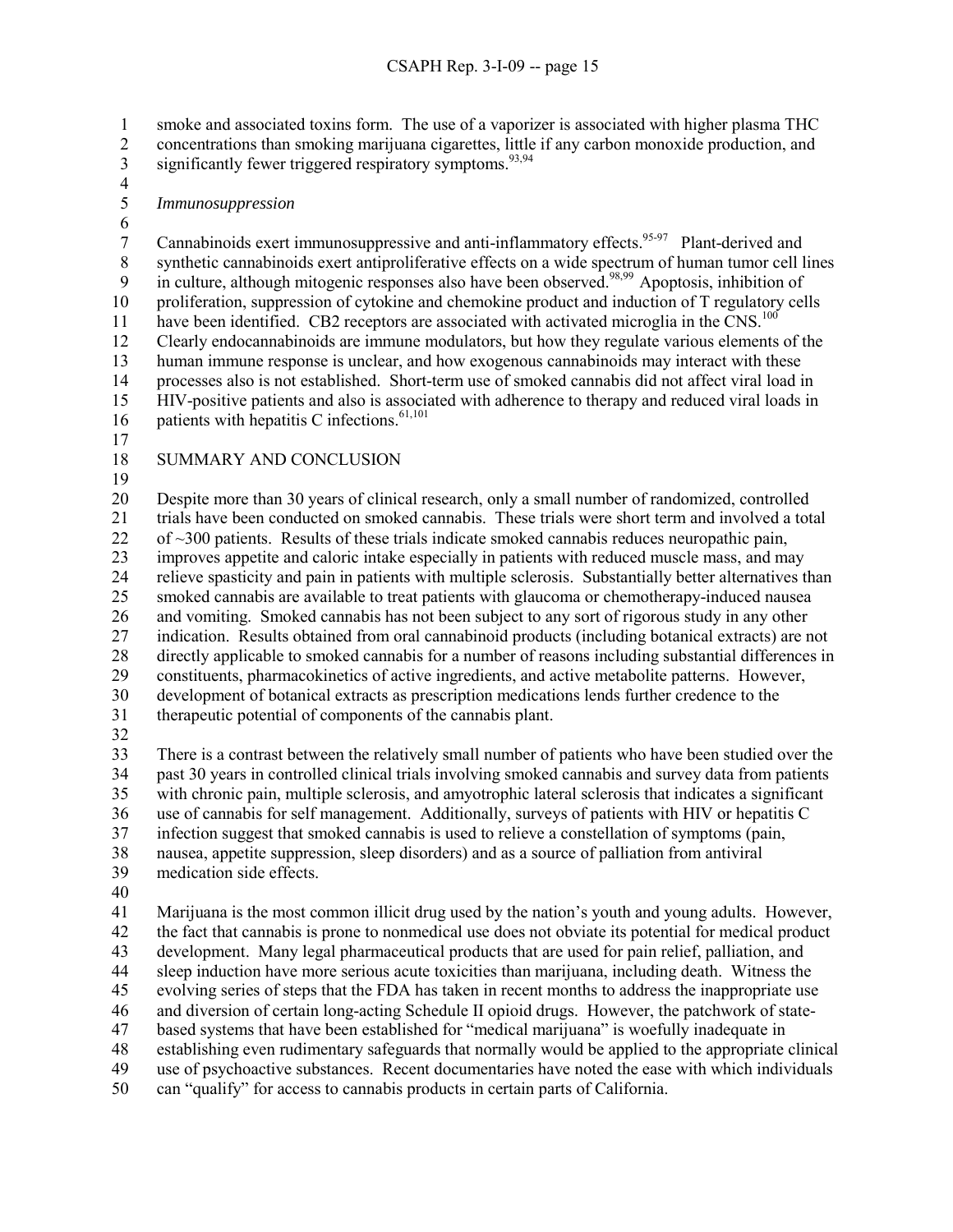## CSAPH Rep. 3-I-09 -- page 16

1 The AMA supports the concept of drug approval by scientific and regulatory review to establish

- 2 safety and efficacy, combined with appropriate standards for identity, strength, quality, purity,
- 3 packaging, and labeling, rather than by ballot initiative or state legislative action. The future of
- 4 cannabinoid-based medicine lies in the rapidly evolving field of botanical drug substance
- 5 development, as well as the design of molecules that target various aspects of the endocannabinoid
- 6 system. To the extent that rescheduling marijuana out of Schedule I will benefit this effort, such a 7 move can be supported. In the meantime, physicians who comply with their ethical obligations to
- 8 "first do no harm" and to "relieve pain and suffering" should be protected in their endeavors,
- 9 including advising and counseling their patients on the use of cannabis for therapeutic purposes.
- 10
- 11 RECOMMENDATION
- 12
- 13 The Council on Science and Public Health recommends that the following statement be adopted in 14 lieu of Resolutions 910 (I-08), 921 (I-08), and 229 (A-09) and the remainder of the report be filed.
- 15
- 16 Our American Medical Association (AMA) urges that marijuana's status as a federal Schedule
	- 17 I controlled substance be reviewed with the goal of facilitating the conduct of clinical research 18 and development of cannabinoid-based medicines. This should not be viewed as an
	- 19 endorsement of state-based medical cannabis programs, the legalization of marijuana, or that
	- 20 scientific evidence on the therapeutic use of cannabis meets the current standards for a
	- 21 prescription drug product. (New HOD Policy)

Fiscal Note: Less than \$500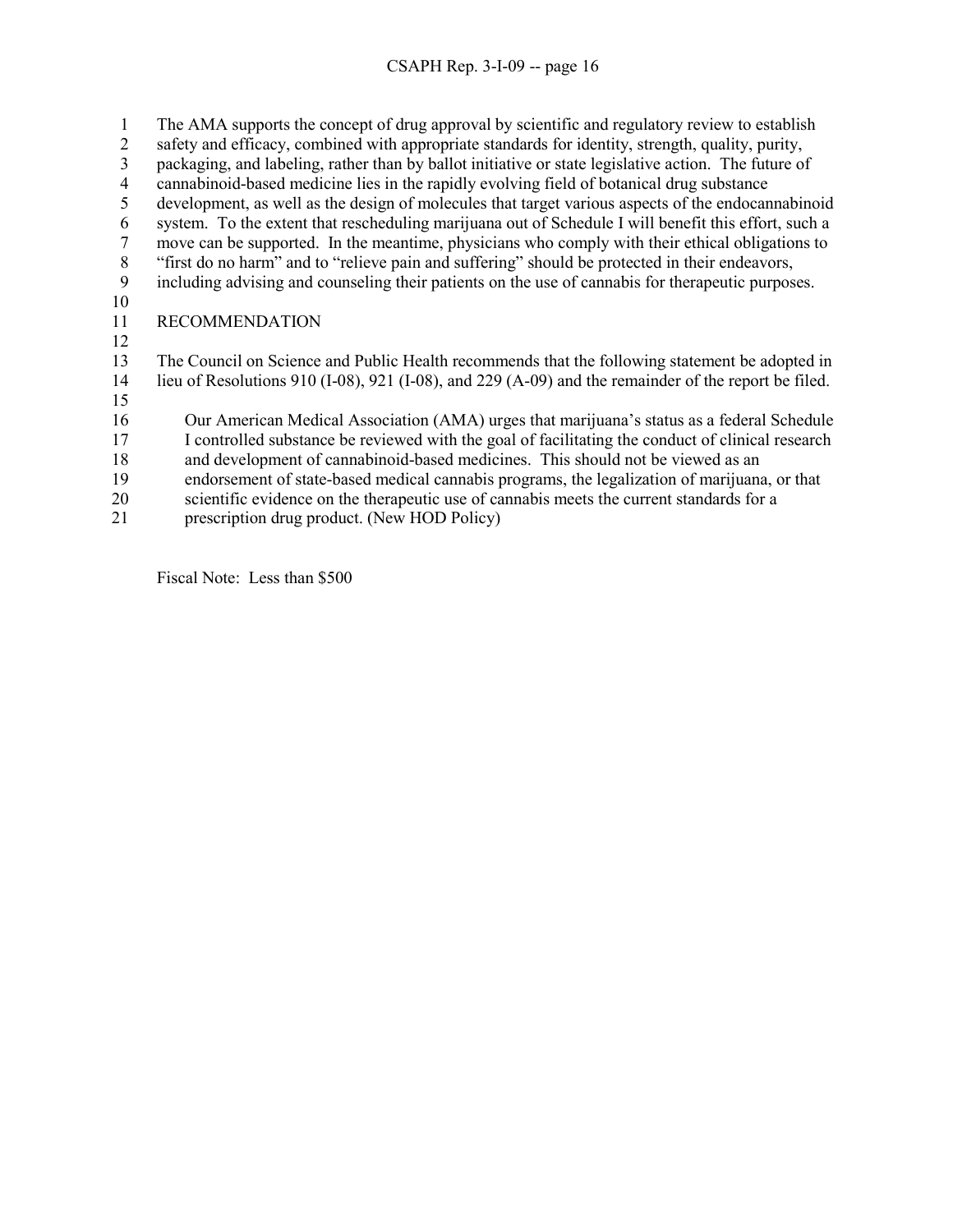## **REFERENCES**

- 1. Council on Scientific Affairs Report 10. Medical marijuana. American Medical Association, Interim Meeting, Dallas, Texas; December 1997.
- 2. Council on Scientific Affairs Report 6. Medical marijuana. American Medical Association, Annual Meeting, Chicago, Illinois; June 2001.
- 3. Joy JE, Watson S Jr, Benson JA Jr, eds. *Marijuana and Medicine. Assessing the Science Base*. Division of Neuroscience and Behavioral Health, Institute of Medicine. National Academy Press: Washington, DC; 1999.
- 4. American College of Physicians. Supporting research into the therapeutic role of marijuana. American College of Physicians; 2008: Position Paper. http://www.acponline.org/advocacy/where\_we\_stand/other\_issues/medmarijuana.pdf. Accessed August 8, 2009.
- 5. O'Shaughnessy WB. On the preparation of the Indian hemp or gunjah (*Cannabis indica*): the effects on the animal system in health and their utility in the treatment of tetanus and other convulsive diseases. *Trans Med Phys Soc Bombay*. 1839;8:421-461.
- 6. Mikuriya TH, ed. Marijuana: Medical Papers, 1839-1972. Oakland, Calif: MediComp; 1973.
- 7. Reynolds JR. On the therapeutic uses and toxic effects of Cannabis indica. *Lancet*. 1890;1:637- 638.
- 8. US Congress, House Ways and Means Committee, Hearings on H.R. 6385: Taxation of Marihuana, 75th Cong, 1st session, April 27, 1937.
- 9. Report of the Committee on Legislative Activities. *JAMA*. 1937;108:2214-2215.
- 10. Mechoulam R, Gaoni Y. A total synthesis of d,1-delta-1-tetrahydrocannabinol, the active constituent in hashish. *J Am Chem Soc*. 1965;87:3273-3275.
- 11. Turner CE, Elsohly MA, Boeren EG. Constituents of Cannabis sativa. XVII. A review of natural constituents. *J Nat Prod*. 1980;43:169-234.
- 12. Isbell H. Clinical pharmacology of marihuana. *Pharmacol Rev*. 1971;23:337-338.
- 13. Razdan RK. Structure-activity relationships in cannabinoids. *Pharmacol Rev*. 1986;38:75-149.
- 14. Adams IB, Martin BR. Cannabis: pharmacology and toxicology in animal and humans. *Addiction*. 1996;91:1585-1614.
- 15. Garrett ER, Hunt CA. Physicochemical properties, solubility, and protein binding of delta9- THC. *J Pharm Sci*. 1974;63:1056-1064.
- 16. Dewey WL, Martin BR, May EL. Cannabinoid stereoisomers: pharmacologic effects In: Smith DF, ed. *CRC Handbook of Stereoisomers: Drugs in Psychopharmacology*, Boca Raton, FL: CRC Press; 1984:317-326.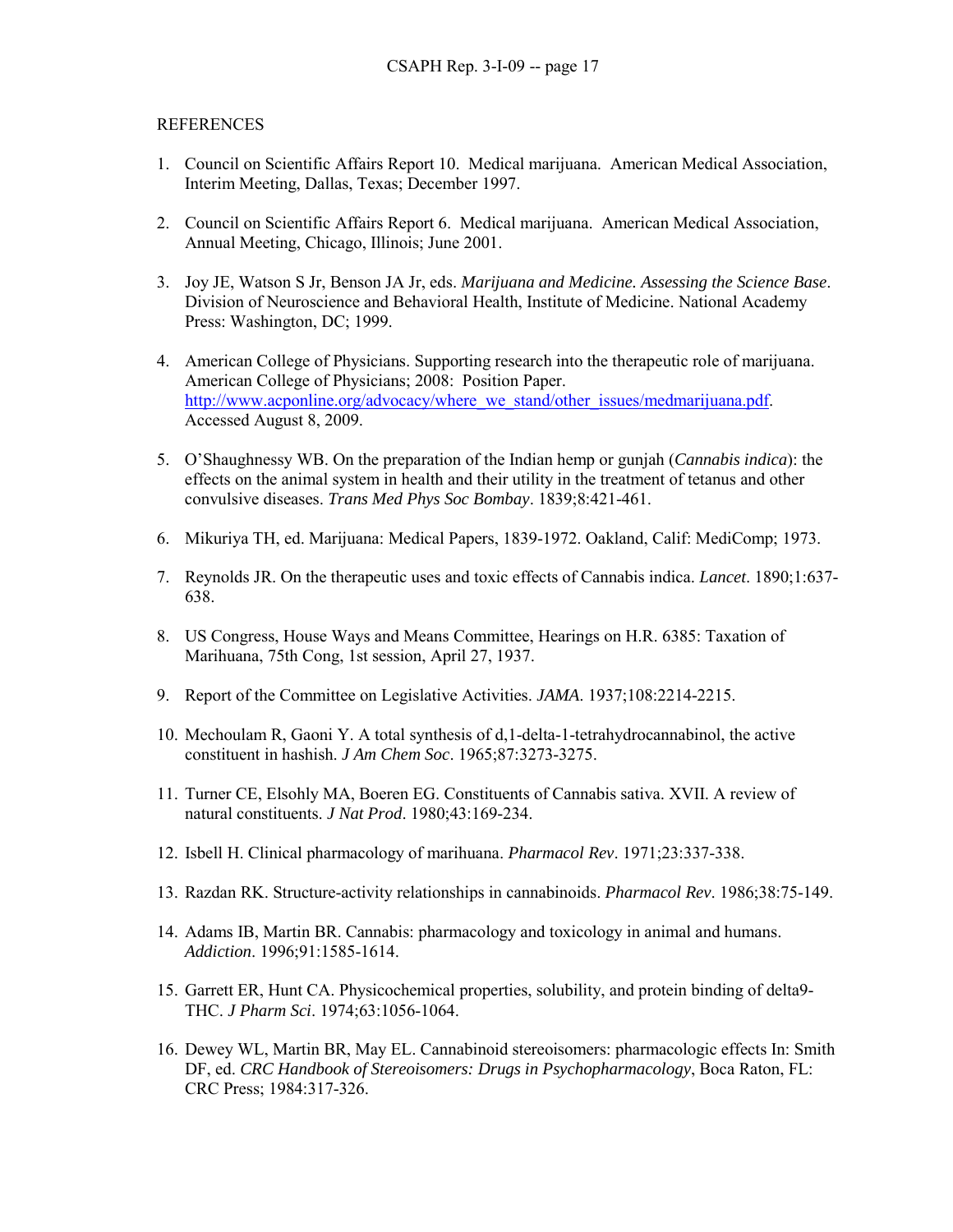- 17. Matsuda LA, Lolait SJ, Brownstein MJ, Young AC, Bonner TI. Structure of a cannabinoid receptor and functional expression of the cloned cDNA. *Nature.* 1990;346:561–564.
- 18. Biegon A, Kerman IA. Autoradiographic study of pre- and postnatal distribution of cannabinoid receptors in human brain. *Neuroimage.* 2001;14:1463-1468.
- 19. Glass M, Dragunow M, Faull, R.L. Cannabinoid receptors in the human brain: a detailed anatomical and quantitative autoradiographic study in the fetal, neonatal and adult human brain. *Neuroscience*. 1997;77:299-318.
- 20. Howlett AC, Barth F, Bonner TI, et al. International Union of Pharmacology. XXVII. Classification of cannabinoid receptors. *Pharmacol. Rev*. 2002;54:161-202.
- 21. Mackie K. Signaling via CNS cannabinoid receptors. *Mol Cell Endocrinol*. 2008;286:S60- S65.
- 22. Munro S, Thomas KL, Abu-Shaar M. Molecular characterization of a peripheral receptor for cannabinoids. *Nature*. 1993;365:61–65.
- 23. Onaivi ES, Ishiguro H, Gong JP, et al. Discovery of the presence and functional expression of cannabinoid CB2 receptors in brain. *Ann. N. Y. Acad. Sci*. 2006;1074:514-536.
- 24. Van Sickle MD, Duncan M, Kingsley PJ, et al. Identification and functional characterization of brainstem cannabinoid CB2 receptors. *Science.* 2005;310:329-332.
- 25. Walter L, Stella N. Cannabinoids and neuroinflammation. *Br J Pharmacol*. 2004;141:775–785.
- 26. Pertwee RG. The therapeutic potential of drugs that target cannabinoid receptors or modulate the tissue levels or actions of endocannabinoids. *AAPS J.* 2005;7:E625–E654.
- 27. Devane WA, Hanus L, Breuer A, et al. Isolation and structure of a brain constituent that binds to the cannabinoid receptor. *Science.* 1992;258:1946–1949.
- 28. Sugiura T, Kondo S, Sukagawa A, et al. 2-Arachidonoylglycerol: a possible endogenous cannabinoid receptor ligand in brain. *Biochem Biophys Res Commun*. 1995;215:89–97.
- 29. Pacher P, Batkal S, Kunos G. The endocannabinoid system as an emerging target of pharmacotherapy. *Pharmacol Reviews*. 2006;58:389-462.
- 30. Sugiura T, Waku K. Cannabinoid receptors and their endogenous ligands. *J Biochem*. 2002; 132:7–12.
- 31. Alexander SPH, Kendall DA. The complications of promiscuity: endocannabinoid action and metabolism. *Brit J Pharmacol*. 2007;152:602-623.
- 32. Pertwee RG. GPR55: a new member of the cannabinoid receptor clan? *Br J Pharmacol*. 2007;152:984-986.
- 33. Vemuri VK, Janero DR, Makriyannis A. Pharmacotherapeutic targeting of the endocannabinoid signaling system: drugs for obesity and the metabolic syndrome. *Physiol Behav*. 2008;93:671-686.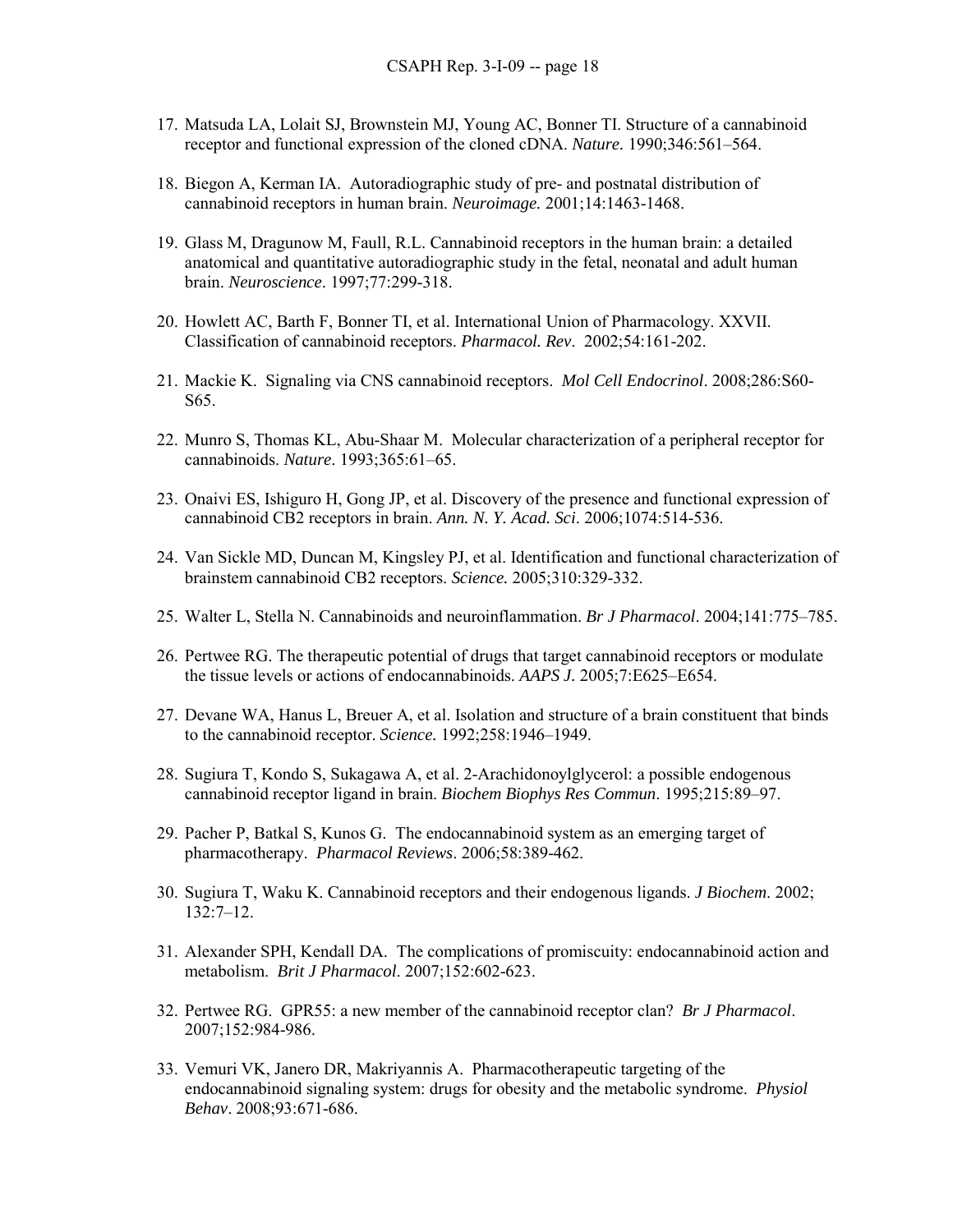- 34. Richardson D, Pearson RG, Kurina N, et al. Characterization of the cannabinoid receptor system in synovial tissue and fluid in patients with osteoarthritis and rheumatoid arthritis. *Arthritis Res Ther*. 2008;10(2):R43 (Epub).
- 35. Wright KL, Duncan M, Sharkey KA. Cannabinoid CB2 receptors in the gastrointestinal tract: a regulatory system in sites of inflammation. *Brit J Pharmacol*. 2008;153:263-270.
- 36. Mangiieri RA, Piomelli D. Enhancement of endocannabinoid signaling and the pharmacotherapy of depression. *Pharmacol Res.* 2007;56:360-366.
- 37. Solinas M, Yasar S, Goldberg SR. Endocannabinoid system involvement in brain reward processes related to drug abuse. *Pharmacol Res.* 2007;56:393-405.
- 38. Jhaveri MD, Richardson D, Chapman V. Endocannabinoid metabolism and uptake: novel targets for neuropathic and inflammatory pain. *Brit J Pharmacol*. 2007;152:624-632.
- 39. Thirteen legal medical marijuana states. Laws, fees and possession limits. http://medicalmarijuana.procon.org/viewresource.asp?resourceID=000881
- 40. Thirteen states with pending legislation or ballot measures to legalize medical marijuana (as of July 19, 2009). http://medicalmarijuana.procon.org/viewresource.asp?resourceID=002481.
- 41. Aggarwal SK, Carter GT, Sullivan MD, ZumBrunnen C, Morrill R, Mayer JD. Medicinal use of cannabis in the United States. Historical perspective, current trends and future directions*. J Opioid Management.* 2009;5:153-168.
- 42. Conant v. Walters, 309 F.3d 629 (9th Cir. 2002).
- 43. USA v. Oakland Buyers Cooperative 532 U.S. 483 (2001).
- 44. Gonzales v. Raich 545 U.S. 1, (2005).
- 45. Announcement of the Department of Health and Human Services Guidance on Procedures for Provision of Marijuana for medical Research. http://grants.nih.gov/grants/guide/noticefiles/not99-091.html.
- 46. Center for Medical Cannabis Research. University of California. http://www.cmcr.ucsd.edu/geninfo/research.htm.
- 47. US Food and Drug Administration. Guidance for Industry Botanical Drug Products. http://www.fda.gov/downloads/Drugs/GuidanceComplianceRegulatoryInformation/Guidances/ UCM070491.pdf.
- 48. Nurmikko TJ, Serpell MG, Hoggart B, Toomey PJ, Morlion BJ, Haines D. Sativex successfully treats neuropathic pain characterized by allodynia: a randomized, double blind, placebo-controlled trial. *Pain.* 2007;133:210-220.
- 49. Rog DJ, Nurimikko TJ, Young CA. Oromucosal delta9-tetrahydrocannabinol/cannbidiol for neuropathic pain associated with multiple sclerosis: an uncontrolled, open label, 2-year extension trial. *Clin Ther*. 2007;29:2068-2079.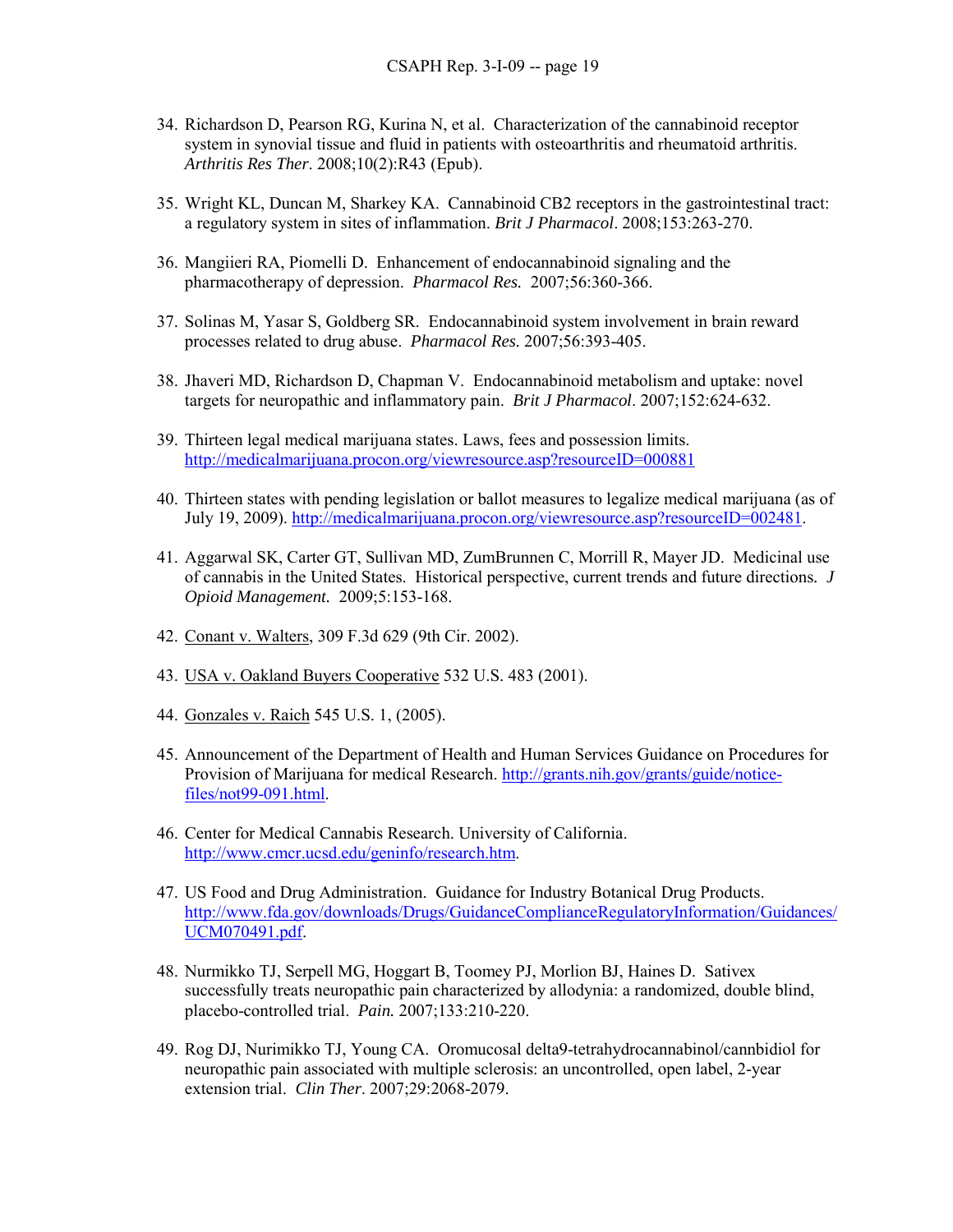- 50. Rog DJ, Nurmikko TJ, Friede T, Young CA. Randomized, controlled trial of cannabis-based medicine in central pain in multiple sclerosis. *Neurology.* 2005;65:812-819.
- 51. Holdcroft A, Maze M, Dore C, et al. A multicenter dose-escalation study of the analgesic and adverse effects of an oral cannabis extract (Cannador) for postoperative pain management. *Anesthesiology.* 2006;104:1040-1046.
- 52. Zajicek JP, Sanders HP, Wright DE, et al. Cannabinoids for treatment of spasticity and other symptoms related to multiple sclerosis (CAMS study): multicentre randomized placebocontrolled trial. *Lancet.* 2003;362:1517-1526.
- 53. Rocha FC, Stefano SC, de Cassia Haiek R, Rosa Oliveira L, da Silveira D. Therapeutic use of *Cannabis sativa* on chemotherapy-induced nausea and vomiting among cancer patients: systematic review and meta-analysis. *Eur J Cancer Care*. 2008;17:431-443.
- 54. Bagshaw SM. Medical efficacy of cannabinoids and marijuana: a comprehensive review of the literature. *J Palliative Care*. 202;18:111-122
- 55. Ben Amar M. Cannabinoids in medicine: a review of their therapeutic potential. *J Ethnopharmacology*. 2006;105:1-25.
- 56. Musty RE, Rossi R. Effects of smoked cannabis and oral ∆9tetrahydrocannabinol on nausea and emesis after cancer chemotherapy: a review of state clinical trials. *J Cannabis Therap.* 2001;1:2956.
- 57. Chang AE, Shiling DJ, Stillman RC, et al. Delta-9-tetrahydrocannabinol as an antiemetic in cancer patients receiving high-dose methotrexate: a prospective, randomized evaluation. *Ann Intern Med*. 1979;91:819-824.
- 58. Chang AE, Shiling DJ, Stillman RC, et al. A prospective evaluation of delta-9 tetrahydrocannabinol as an antiemetic in patients receiving adriamycin and cytoxan chemotherapy. *Cancer.* 1981;47:1746-1751.
- 59. Levitt M, Faiman C, Hawks R, Wilson A. Randomized double-blind comparison of delta-9 tetrahydrocannabinol and marijuana as chemotherapy antiemetics. Proceedings of the Annual Meeting of the American Society of Clinical Oncology, Toronto, May 6-8, 1984.
- 60. Soderpalm A, Schuster A, de Wit H. Antiemetic efficacy of smoked marijuana. Subjective and behavioral effects on nausea induced by syrup of ipecac. *Pharmacol Biochem Behav.* 2001;69:343-350.
- 61. Abrams DI, Hilton JF, Leiser R et al. Short-term effects of cannabinoids in patients with HIV-1 infection. *Ann Intern Med*. 2003;139:258-266.
- 62. Haney M, Rabkin J, Gunderson E. Dronabinol and marijuana in HIV+ marijuana smokers: acute effects on caloric intake and mood. *Psychopharmacology.* 2005;181:170-178.
- 63. Haney M, Gunderson EW, Rabkin J, et al. Dronabinol and marijuana in HIV-positive marijuana smokers. *J Acquir Immune Defic Syndr*. 2007;45:545-554.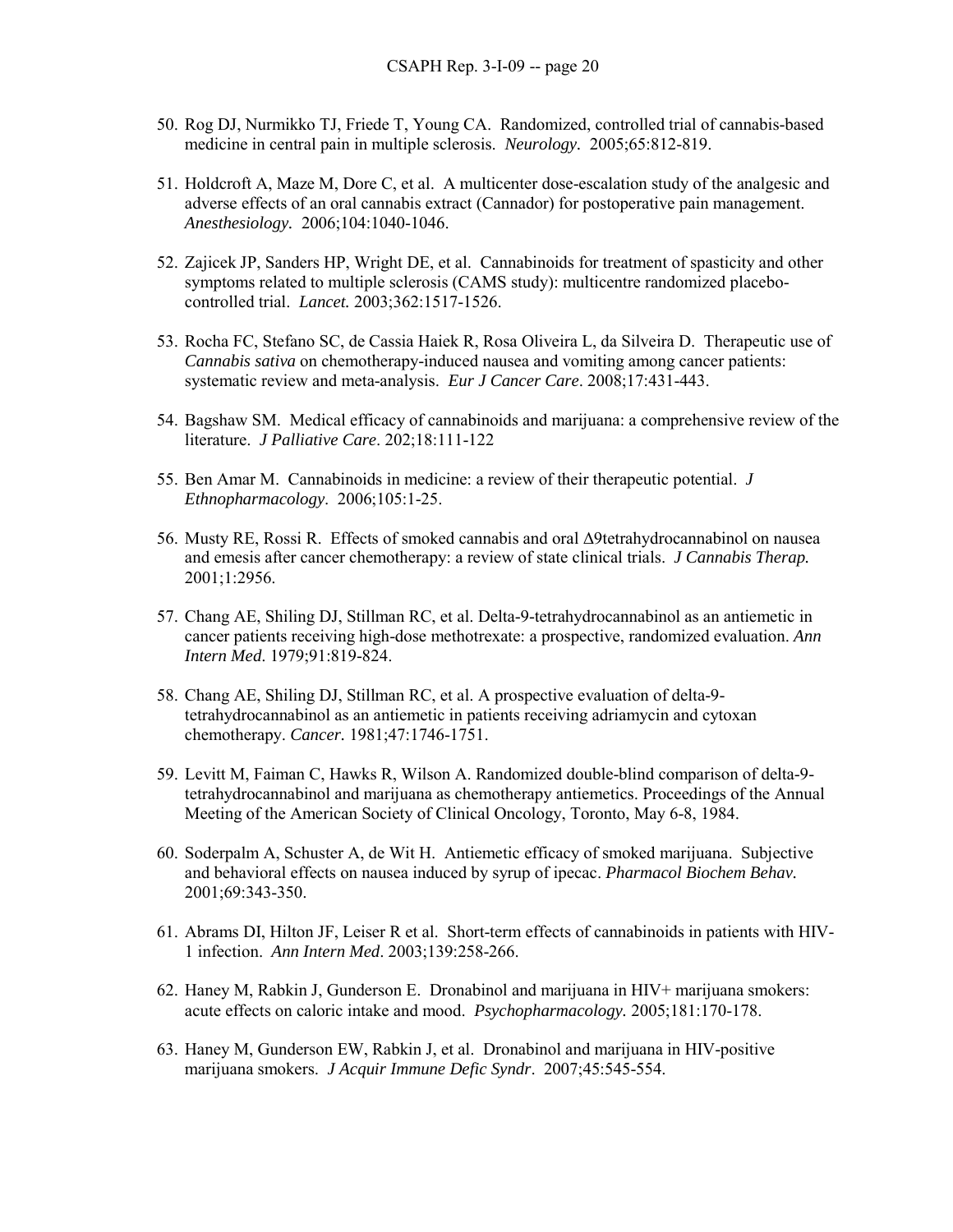- 64. Wilsey B, Marcotte T, Tsodkiov A, et al. A randomized, placebo-controlled crossover trial of cannabis cigarettes in neuropathic pain. *J Pain.* 2008;9:506-521.
- 65. Wallace M, Schulteis G, Atkinson JH, et al. Dose-dependent effects of smoked cannabis on capsaicin-induced pain and hyperalgesia in health volunteers. *Anesthesiology*. 2007;107:785- 796.
- 66. Abrams DI, Jay CA, Shade SB et al. Cannabis in painful HIV-associated sensory neuropathy. *Neurology.* 2007;68:515-521.
- 67. Ellis RJ, Toperoff W, Vaida F, et al. Smoked medicinal cannabis for neuropathic pain in HIV: a randomized, crossover clinical trial. *Neuropsychopharmacology.* 2009;34:672-680.
- 68. Nicholas PK, Kemppainen JK, Canaval GE, et al. Symptom management and self-care for peripheral neuropathy in HIV/AIDS. AIDS Care. 2007;19:179-189.
- 69. De Jong BC, Prentiss D, McFarland W, Machekano R, Israelski DM. Marijuana use and its association with adherence to antiretroviral therapy among HIV-infected person with moderate to severe nausea. J Acquir Immune Defic Syndr. 2005;38:43-46.
- 70. Prentiss D, Power R, Balmas G, Tzuang G, Israelski DM. Patterns of marijuana use among patients with HIV/AIDS followed in a public health care setting. *J Acquir Immune Defic Syndr*. 2004;35:38-45.
- 71. Woolridge E, Barton S, Samuel J, Osorio J, Dougherty A, Holdcroft A. Cannabis use in HIV for pain and other medical symptoms*. J Pain Symptom Manage*. 2005;29:358-367.
- 72. Chong MS, Wolff K, Wise K, Tanton C, Winstock A, Silber E. Cannabis use in patients with multiple sclerosis*. Multiple Sclerosis*. 2006;12:646-651.
- 73. Clark AJ, Ware MA, Yazer E, Murray TJ, Lynch ME. Patterns of cannabis use among patients with multiple sclerosis. *Neurology*. 2004;62:2098-2100.
- 74. Cory-Bloom J, Wolfson TJ, Gams AC, et al. Short-term effects of medicinal cannabis on spasticity in multiple sclerosis. Abstract.
- 75. Greenberg HS, Werness SA, Pugh JE, Andrus RO, Anderson DJ, Domino EF. Short-term effects of smoking marijuana on balance in patients with multiple sclerosis and normal volunteers. *Clin Pharmacol Ther*. 1994;55:324-328.
- 76. Merrit JC, Crawford WJ, Alexander PC, Anduze AL, Gelbart SS. Effect of marijuana on intraocular and blood pressure in glaucoma. *Ophthalmology*. 1980;87:222-228
- 77. Wang T, Collet JP, Shapiro S, Ware MA. Adverse effects of medical cannabinoids: a systematic review. *CMAJ.* 2008;178:1669-1678.
- 78. Substance Abuse and Mental Health Administration─Office of Applied Studies. Results from the 2007 National Survey on Drug Use and Health: national findings. http://www.oas.samhsa.gov/nsduh/2k7nsduh/2k7Results.pdf. Accessed August 10, 2009.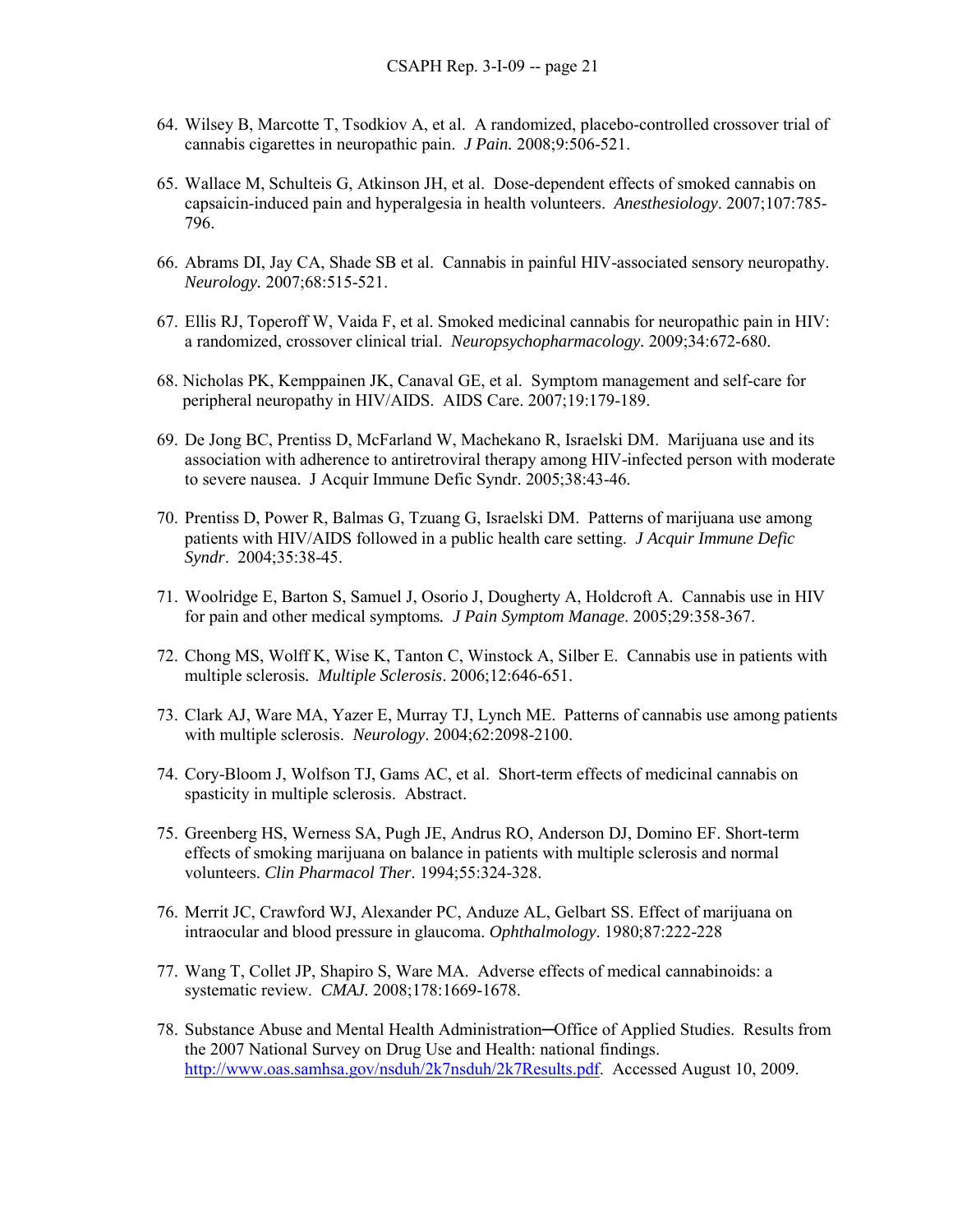- 79. Chait LD, Pierri J. Effects of smoked marijuana on human performance: A critical review. In: Bartke A, Murphy L, eds. *Marijuana/Cannabinoids: Neurobiology and Neurophysiology*. CRC Press: Boca Raton, FL; 1992:387-424.
- 80. Hall W, Solowij N. Adverse effects of cannabis. *Lancet*. 1998;352:1611-1616.
- 81. Gorman DM, Huber CJ. Do medical cannabis laws encourage cannabis use? *Int J Drug Policy.* 2007;18:160-167.
- 82. Macleod J Oakes R, Copello A, et al. Psychological and social sequelae of cannabis and other illicit drug use by young people: a systematic review of longitudinal general population studies. *Lancet.* 2004;363:1579-1588.
- 83. Grant I, Gonzalez R, Carey CL, Natarajan L, Wolfson T. Non-acute (residual) neurocognitive effects of cannabis use: a meta analytic study. *J Int Neurpsychol Soc*. 2003;9:679-689.
- 84. Gonzalez R. Acute and non-acute effects of cannabis on brain functioning and neuropsychological performance. *Neuropsychol Rev*. 2007;17:347-361.
- 85. Moore TH, Zammit S, Lingford-Hughes A, et al. Cannabis use and risk of psychotic or affective mental health outcomes: a systematic review. *Lancet.* 2007;370:319-328.
- 86. Roth MD, Arora A, Barsky SH, et al. Airway inflammation in young marijuana and tobacco smokers. *Am J Respir Crit Care Med*. 1998;157:928-937.
- 87. Taylor DR, Fergusson DM, Milne BJ, et al. A longitudinal study of the effects of tobacco and cannabis exposure on lung function in young adults. *Addiction.* 2002;97:1055-1061.
- 88. Aldington S, Williams M, Nowitz M, et al. Effects of cannabis on pulmonary structure, function and symptoms. *Thorax.* 2007;62:1058-1063.
- 89. Hashibe M, Morgenstern H, Cui Y, et al. Marijuana use and the risk of lung and upper aerodigestive tract cancers: results of a population-based case-control study. *Cancer Epidemiolo Biomarkers Prev.* 2006;15:1829-1834.
- 90. Liang C, McClean MD, Marsit C et al. A population-based case-control study of marijuana use and head and neck squamous cell carcinoma. *Cancer Prev R*es. 2009;2:759-768.
- 91. Tan WC, Lo C, Jong A et al. Marijuana and chronic obstructive lung disease: a populationbased study. *CMAJ.* 2009;180:814-820.
- 92. Daling JR, Doody DR, Sun X et al. Association of marijuana use on the incidence of testicular germ cell tumors. *Cancer.* 2009;115:1215-1223.
- 93. Abrams DI, Vizoso HP, Shade SB, Jay C, Kelly ME, Benowitz NL. Vaporization as a smokeless cannabis delivery system: a pilot study. *Clin Pharmacol Therapeut.*2007;82:572- 578.
- 94. Earlywine M, Barnwell SS. Decreased respiratory symptoms in cannabis users. *Harm Reduction J.* 2007;4:11.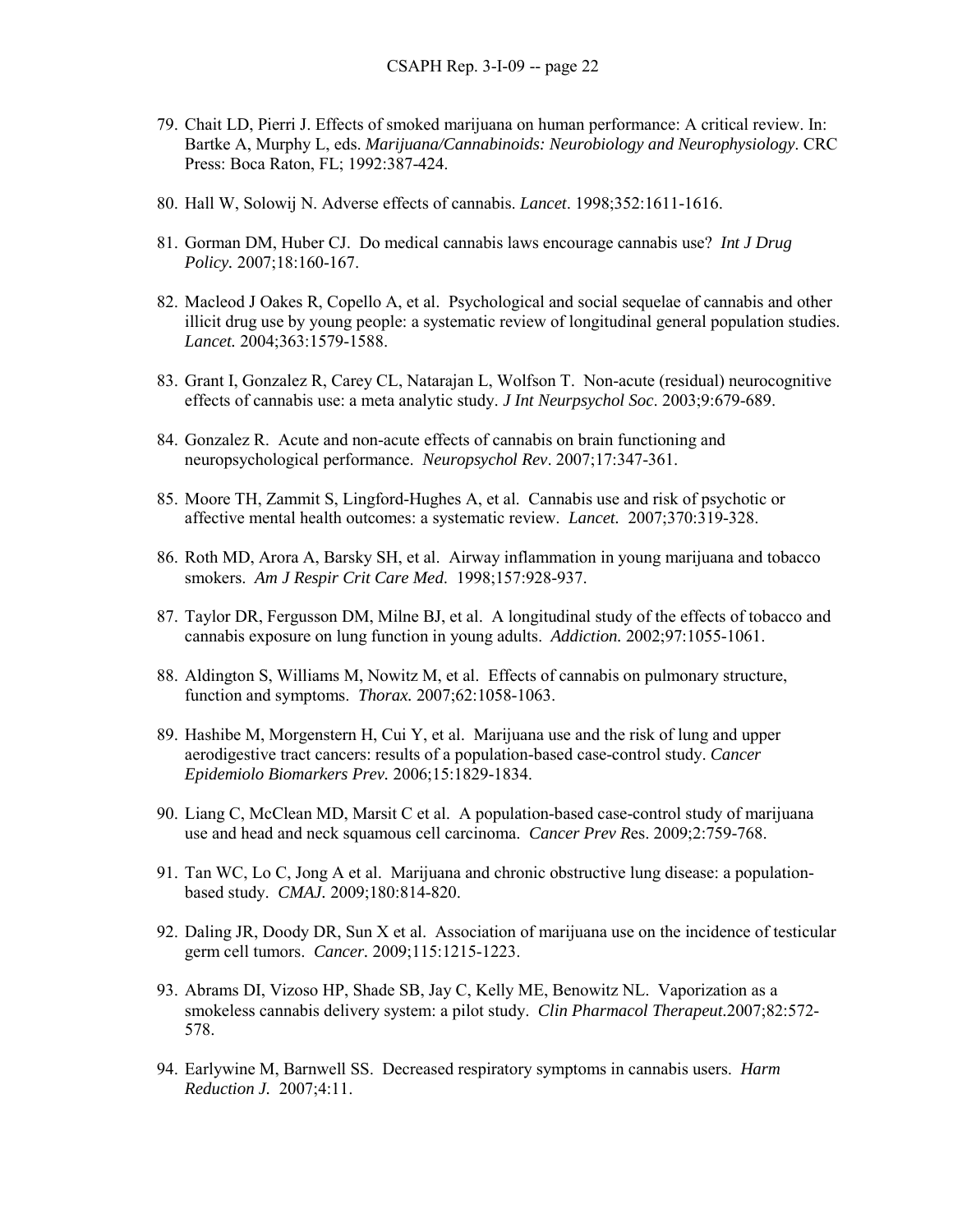- 95. Rieder SA, Chauhan A, Singh U, Nagarketti M, Nagarkatti P. Cannabinoid-induced apoptosis in immune cells as a pathway to immunosuppression. *Immunobiology*. 2009 May 18. Epub ahead of print.
- 96. Klein TW, Cabral GA. Cannabinoid-induced immune suppression and modulation of antigen presenting cells*. J Neuroimmune Pharmacol*. 2006;1:50-64.
- 97. McHugh D, Tanner C, Mechoulam R, Pertwee R, Ross R. Inhibition of human neutrophil chemotaxis by endogenous cannabinoids and phytocannabinoids: Evidence for a site distinct form CB1 and CB2. *Molecular Pharmacology*. 73:441-450.
- 98. Guzman M, Sanchez C, Galve-Roperh I. Cannabinoids and cell fate. *Pharmacol Ther*. 2002;95:175-184.
- 99. McKallip RJ, Nagarkatti M, Nagarkatti PS. Delta-9–tetrahydrocannabinol enhances breast cancer growth and metastasis by suppression of the antitumor immune response. *J Immunol*. 2005;174:3281-3289.
- 100. Cabaral GA, Raborn ES, Griffin L, ennis J, Marciano-Cabral. CB2 receptors in the brain: role in central immune function. *Brit J Pharmacol*. 2008;153:240-251.
- 101. Sylvestre DL, Clements BJ, Malibu Y. Cannabis use improves retention and virological outcomes in patients treatment for hepatitis C. *Eur J Gastroenterol Hepatol*. 2006;18:1057- 1063.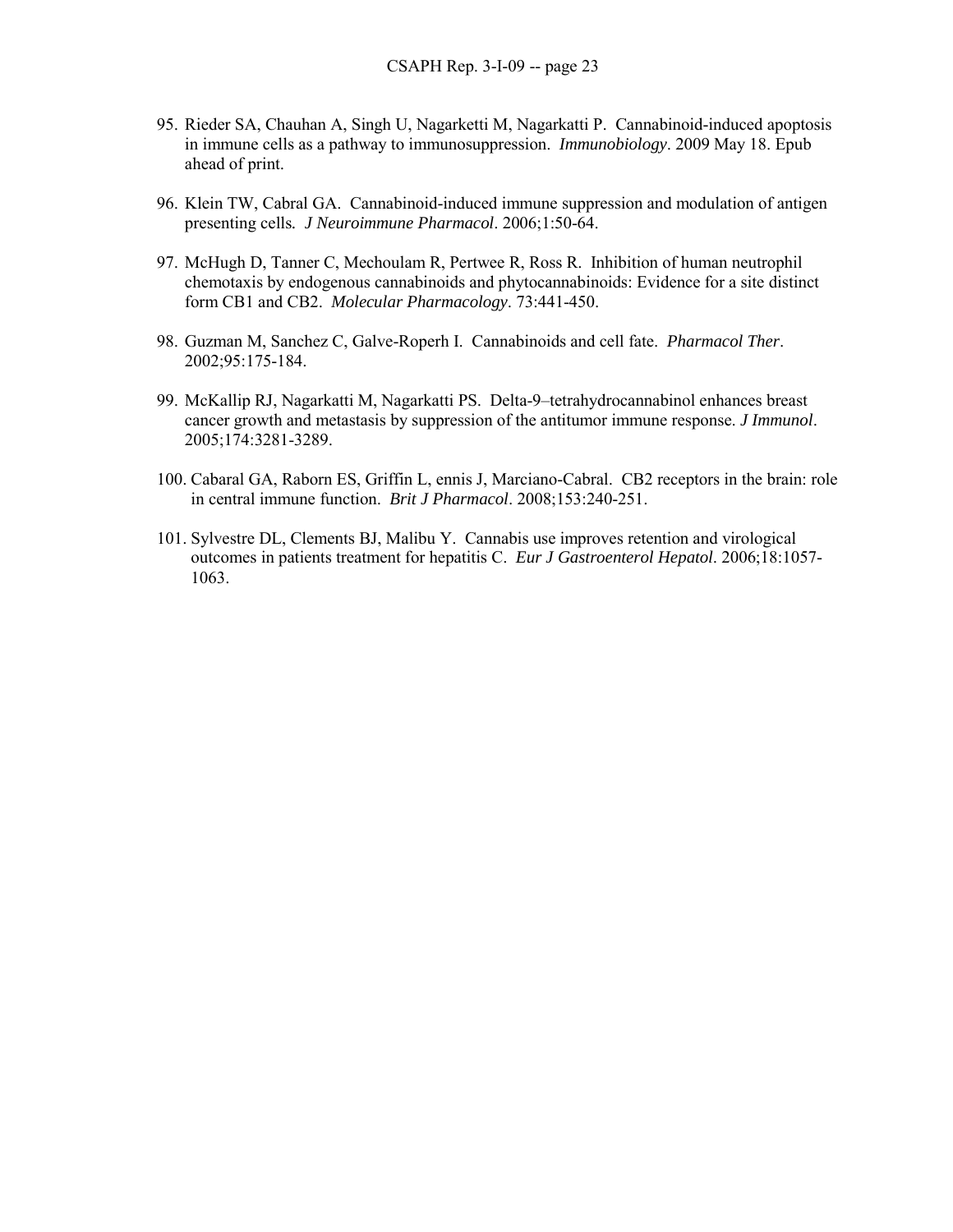## APPENDIX A

## AMA Policy On Medical Marijuana

### H-95.952 Medical Marijuana

(1) Our AMA calls for further adequate and well-controlled studies of marijuana and related cannabinoids in patients who have serious conditions for which preclinical, anecdotal, or controlled evidence suggests possible efficacy and the application of such results to the understanding and treatment of disease. (2) Our AMA recommends that marijuana be retained in Schedule I of the Controlled Substances Act pending the outcome of such studies. (3) Our AMA urges the National Institutes of Health (NIH) to implement administrative procedures to facilitate grant applications and the conduct of well-designed clinical research into the medical utility of marijuana. This effort should include: a) disseminating specific information for researchers on the development of safeguards for marijuana clinical research protocols and the development of a model informed consent on marijuana for institutional review board evaluation; b) sufficient funding to support such clinical research and access for qualified investigators to adequate supplies of marijuana for clinical research purposes; c) confirming that marijuana of various and consistent strengths and/or placebo will be supplied by the National Institute on Drug Abuse to investigators registered with the Drug Enforcement Agency who are conducting bona fide clinical research studies that receive Food and Drug Administration approval, regardless of whether or not the NIH is the primary source of grant support. (4) Our AMA believes that the NIH should use its resources and influence to support the development of a smoke-free inhaled delivery system for marijuana or delta-9 tetrahydrocannabinol (THC) to reduce the health hazards associated with the combustion and inhalation of marijuana. (5) Our AMA believes that effective patient care requires the free and unfettered exchange of information on treatment alternatives and that discussion of these alternatives between physicians and patients should not subject either party to criminal sanctions. (CSA Rep. 10, I-97; Modified: CSA Rep. 6, A-01)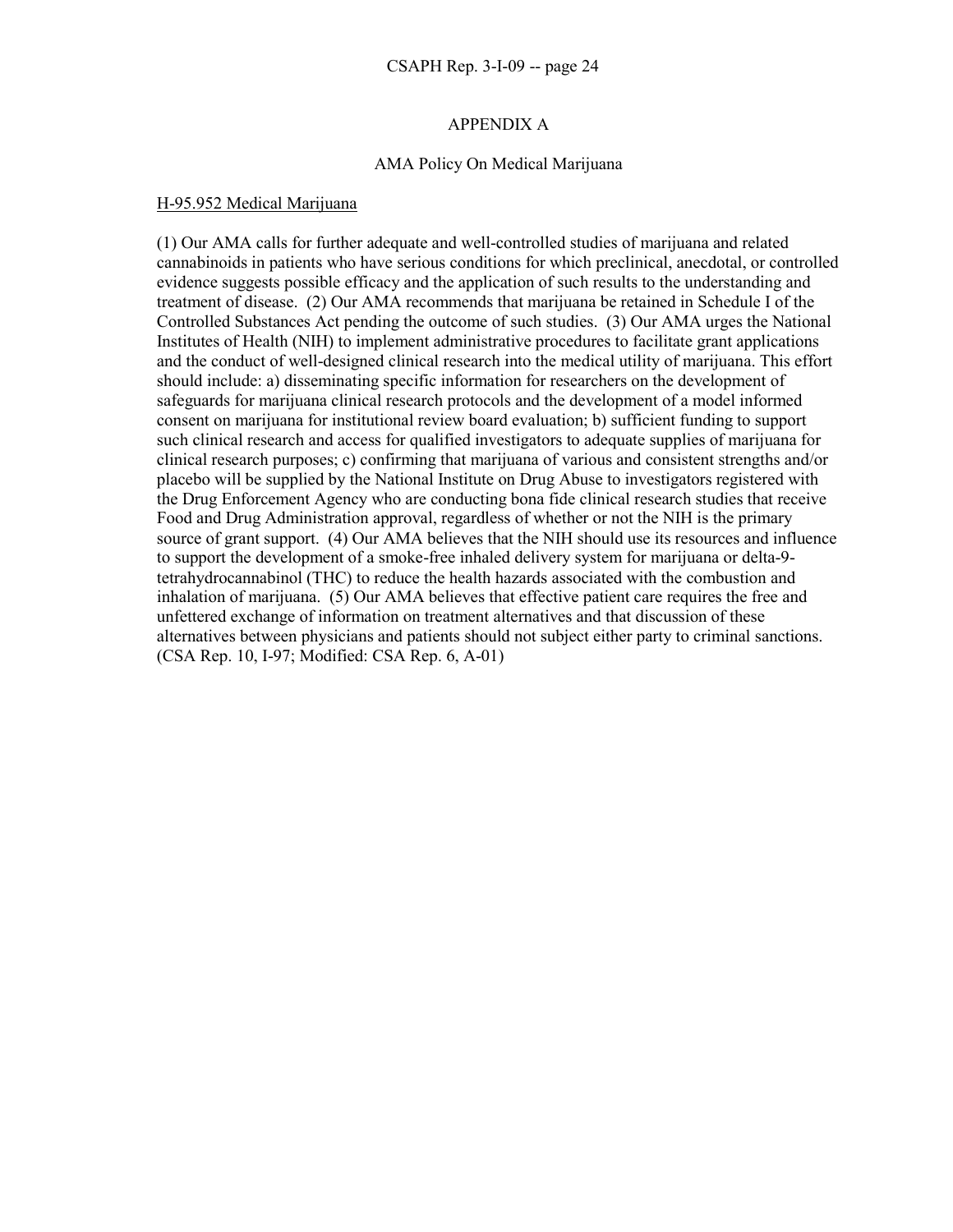### APPENDIX B

#### **Institute of Medicine**

#### **Marijuana and Medicine: Assessing the Science Base**

**RECOMMENDATION 1: Research should continue into the physiological effects of synthetic and plant-derived cannabinoids and the natural function of cannabinoids found in the body. Because different cannabinoids appear to have different effects, cannabinoids research should include, but not be restricted to, effects attributable to THC alone.** 

 Scientific data indicate the potential therapeutic value of cannabinoid drugs for pain relief, control of nausea and vomiting, and appetite stimulation. This value would be enhanced by a rapid onset of drug effect. (See Recommendation #2)

### **RECOMMENDATION 2: Clinical trials of cannabinoid drugs for symptom management should be conducted with the goal of developing rapid-onset, reliable, and safe delivery systems.**

#### **RECOMMENDATION 3: Psychological effects of cannabinoids such as anxiety reduction and sedation, which can influence medical benefits, should be evaluated in clinical trials.**

The psychological effects of cannabinoids are probably important determinants of their potential therapeutic value. They can influence symptoms indirectly which could create false impressions of the drug effect or be beneficial as a form of adjunctive therapy.

### **RECOMMENDATION 4: Studies to define the individual health risks of smoking marijuana should be conducted, particularly among populations in which marijuana use is prevalent.**

Numerous studies suggest that marijuana smoke is an important risk factor in the development of respiratory diseases, but the data that could conclusively establish or refute this suspected link have not been collected.

### **RECOMMENDATION 5: Clinical trials of marijuana use for medical purposes should be conducted under the following limited circumstances: trials should involve only short-term marijuana use (less than six months), should be conducted in patients with conditions for which there is reasonable expectation of efficacy, should be approved by institutional review boards, and should collect data about efficacy.**

Because marijuana is a crude THC delivery system that also delivers harmful substances, smoked marijuana should generally not be recommended for medical use. Nonetheless, marijuana is widely used by certain patient groups, which raises both safety and efficacy issues. If there is any future for marijuana as a medicine, it lies in its isolated components, the cannabinoids and their synthetic derivatives. Isolated cannabinoids will provide more reliable effects than crude plant mixtures. Therefore, the purpose of clinical trials of smoked marijuana would not be to develop marijuana as a licensed drug but rather to serve as a first step toward the development of nonsmoked rapid-onset cannabinoid delivery systems.

#### **RECOMMENDATION 6: Short-term use of smoked marijuana (less than six months) for patients with debilitating symptoms (such as intractable pain or vomiting) must meet the following conditions:**

- failure of all approved medications to provide relief has been documented,
- the symptoms can reasonably be expected to be relieved by rapid-onset cannabinoid drugs,
- such treatment is administered under medical supervision in a manner that allows for assessment of treatment effectiveness, and
- involves an oversight strategy comparable to an institutional review board process that could provide guidance within 24 house of a submission by a physician to provide marijuana to a patient for a specified use.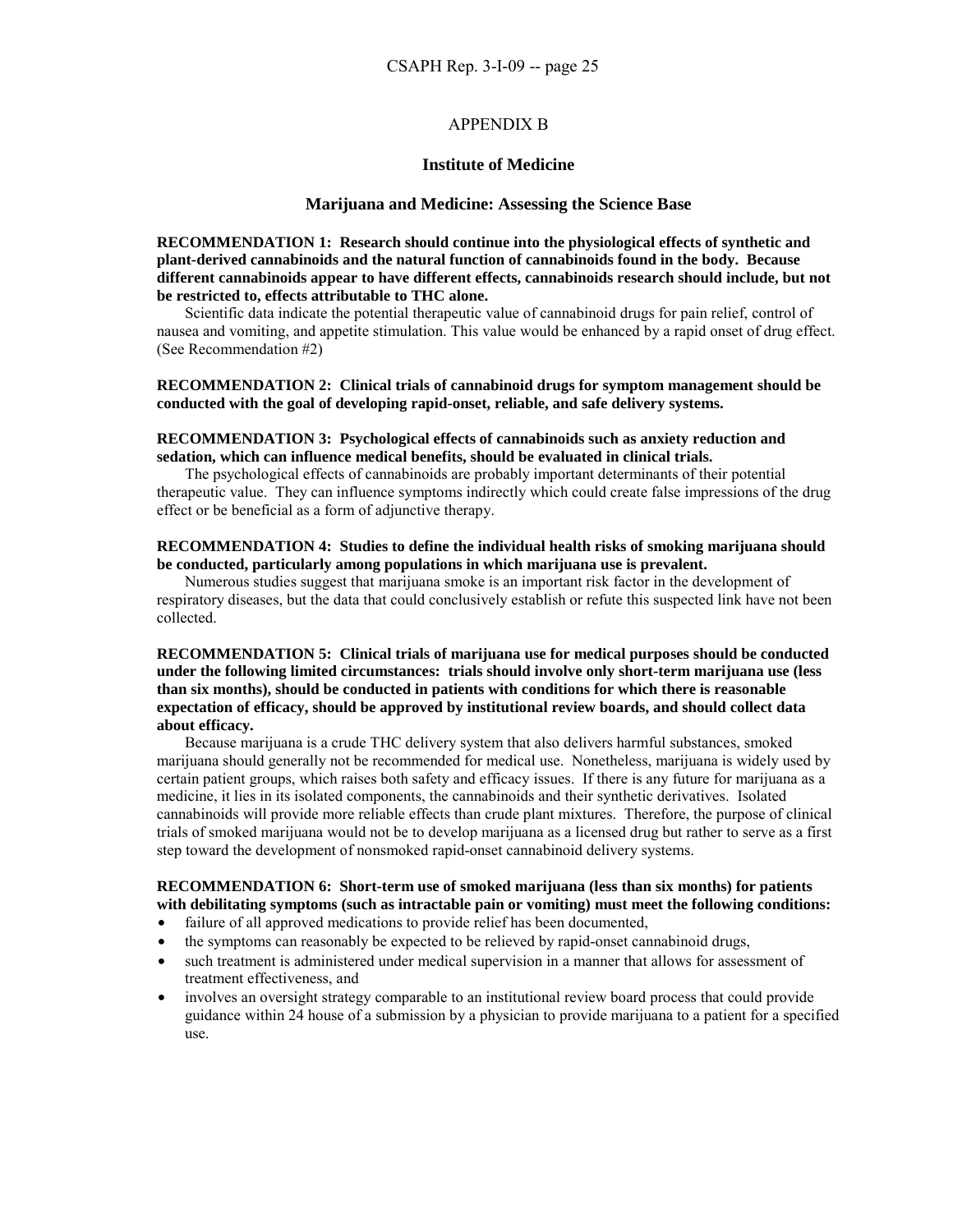## Appendix C

## American College of Physicians Position Statement

**Position 1**: ACP supports programs and funding for rigorous scientific evaluation of the potential therapeutic benefits of medical marijuana and the publication of such findings.

- Position 1a: ACP supports increased research for conditions where the efficacy of marijuana has been established to determine optimal dosage and route of delivery.
- Position 1b: Medical marijuana research should not only focus on determining drug efficacy and safety but also on determining efficacy in comparison with other available treatments.

**Position 2:** ACP encourages the use of nonsmoked forms of THC that have proven therapeutic value.

**Position 3**: ACP supports the current process for obtaining federal research-grade cannabis.

**Position 4:** ACP urges an evidence-based review of marijuana's status as a Schedule I controlled substance to determine whether it should be reclassified to a different schedule. This review should consider the scientific findings regarding marijuana's safety and efficacy in some clinical conditions as well as evidence on the health risks associated with marijuana consumption, particularly in its crude smoked form.

**Position 5**: ACP strongly supports exemption from federal criminal prosecution; civil liability; or professional sanctioning, such as loss of licensure or credentialing, for physicians who prescribe or dispense medical marijuana in accordance with state law. Similarly, ACP strongly urges protection from criminal or civil penalties for patients who use medical marijuana as permitted under state laws.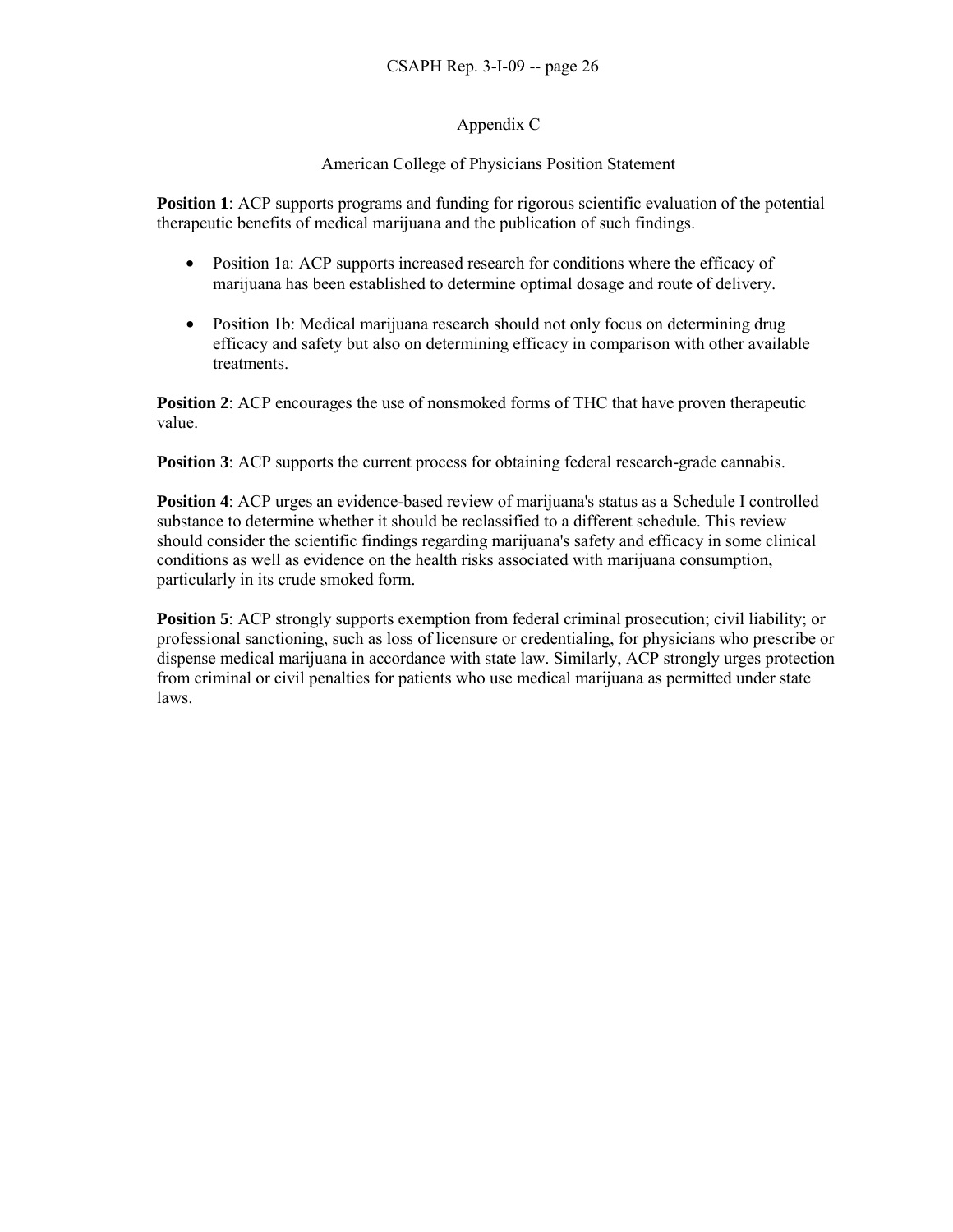| Table 1. Randomized, Placebo-Controlled Trials of Smoked Cannabis |                                                                                                                                       |                                      |                                                                                                                                   |                                                                                                                                                                                                                                                                                                                                                                                                                                                        |                                                                                                                                                                                                                   |  |
|-------------------------------------------------------------------|---------------------------------------------------------------------------------------------------------------------------------------|--------------------------------------|-----------------------------------------------------------------------------------------------------------------------------------|--------------------------------------------------------------------------------------------------------------------------------------------------------------------------------------------------------------------------------------------------------------------------------------------------------------------------------------------------------------------------------------------------------------------------------------------------------|-------------------------------------------------------------------------------------------------------------------------------------------------------------------------------------------------------------------|--|
| Study                                                             | n                                                                                                                                     | Design                               | Product and dosage                                                                                                                | Efficacy                                                                                                                                                                                                                                                                                                                                                                                                                                               | <b>Adverse Effects</b>                                                                                                                                                                                            |  |
| Antiemetic effects in patients receiving cancer chemotherapy      |                                                                                                                                       |                                      |                                                                                                                                   |                                                                                                                                                                                                                                                                                                                                                                                                                                                        |                                                                                                                                                                                                                   |  |
| Chang et al <sup>57</sup>                                         | 15 patients with<br>osteogenic sarcoma<br>undergoing high dose<br>methotrexate<br>chemotherapy<br>(median age 24 years)               | R, DB,<br>CR,PC                      | Oral THC 10 mg/m <sup>2</sup> 5<br>times daily or smoked<br>cannabis (1.93% THC)<br>cigarette substituted if<br>vomiting occurred | Oral THC alone or the combination of<br>oral and smoked cannabis had an<br>antiemetic effect > placebo. THC<br>reduced the number of retching and<br>vomiting episodes, the degree and<br>duration of nausea, and the volume of<br>emesis. Clinical responses appeared to<br>correlate with plasma THC values.<br>Smoked THC yielded plasma<br>concentrations more than 5 ng/mL on<br>70% of occasions compared with 44% of<br>the time with oral THC. | Sedation in 80% of<br>patients, most of whom<br>had prior experience with<br>smoked cannabis                                                                                                                      |  |
| Chang et al <sup>58</sup>                                         | 8 patients with various<br>tumors undergoing<br>adjuvant therapy with<br>doxorubicin and<br>cyclophosphamide<br>(median age 41 years) | R, DB,<br>CR, PC                     | Oral THC 10 mg/m <sup>2</sup> 5<br>times daily or smoked<br>cannabis (1.93% THC)<br>cigarette substituted if<br>vomiting occurred | No antiemetic effect. Seven of eight<br>patients inexperienced in the use of<br>cannabis.                                                                                                                                                                                                                                                                                                                                                              | Mood alteration and<br>episodes of tachycardia                                                                                                                                                                    |  |
| Levitt et al <sup>59</sup>                                        | 20 patients with various<br>tumors                                                                                                    | R, DB,<br>CR, PC                     | One cannabis cigarette<br>+ placebo oral THC x 4;<br>oral THC $15 \text{ mg} +$<br>placebo cannabis<br>cigarette x 4              | Treatments were effective in only in 25%<br>of patients; 35% preferred oral THC;<br>20% preferred smoked cannabis; 45%<br>had nor preference.                                                                                                                                                                                                                                                                                                          | Seven individuals<br>exhibited distortions of<br>time perception or<br>hallucinations; four that<br>had received THC; two<br>with cannabis, and one<br>with both                                                  |  |
| Appetite stimulation                                              |                                                                                                                                       |                                      |                                                                                                                                   |                                                                                                                                                                                                                                                                                                                                                                                                                                                        |                                                                                                                                                                                                                   |  |
| Abrams et<br>al <sup>61</sup>                                     | 67 adults with HIV<br>infection                                                                                                       | R, DB<br>for oral<br>THC or<br>P, PL | One to three cannabis<br>cigarettes/day (3.95%<br>THC) or oral THC 2.5<br>mg tid for 21 days                                      | Smoked cannabis and oral THC<br>equivalent on weight gain and superior to<br>placebo; viral load and pharmacokinetics<br>of protease inhibitors unaffected                                                                                                                                                                                                                                                                                             | Generally well tolerated;<br>one cannabis recipient<br>discontinued due to<br>emergence of<br>neuropsychiatric<br>symptoms; two oral THC<br>recipients dropped out due<br>to side effects (paranoia;<br>headache) |  |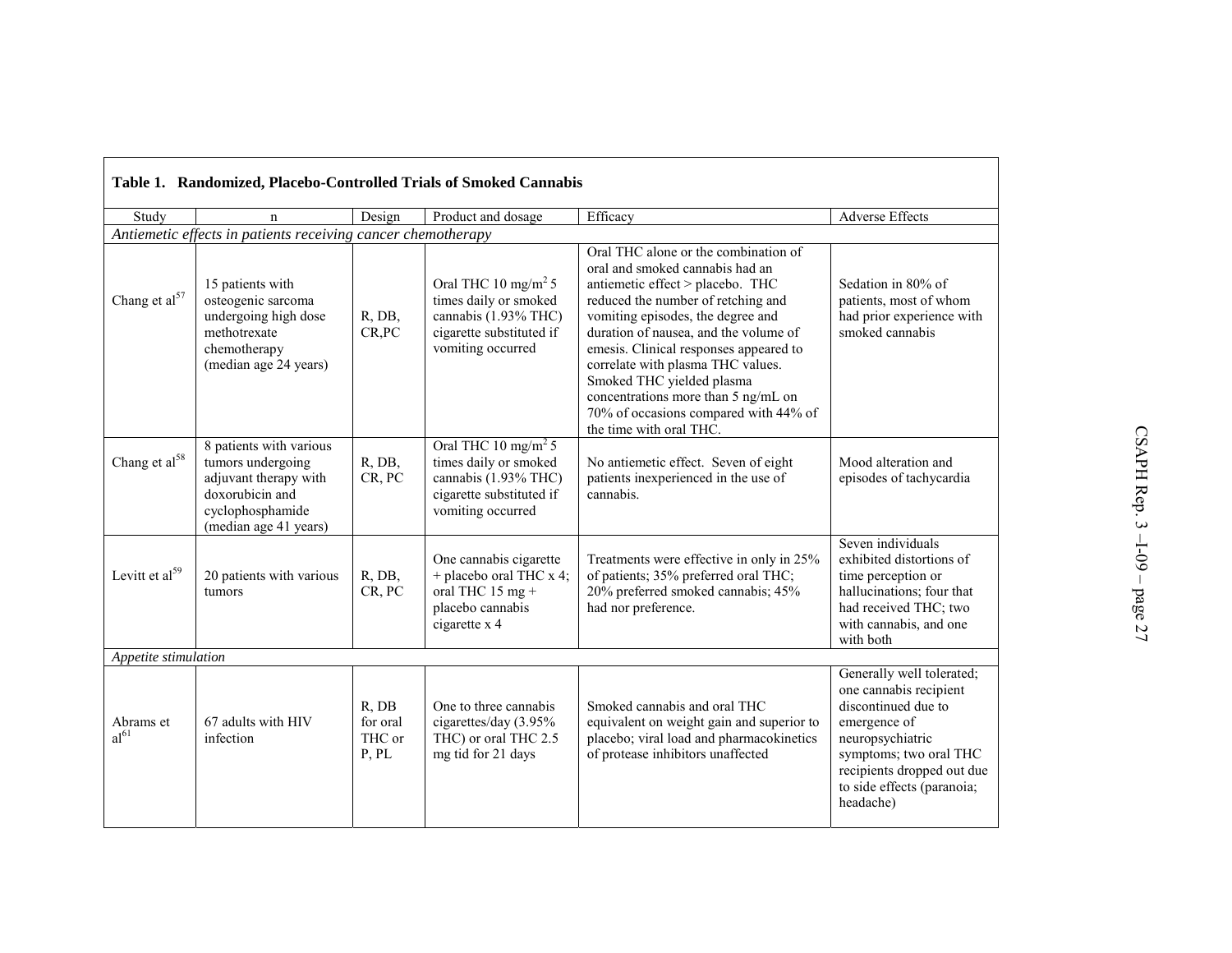| Haney et al <sup>62</sup>     | 30 HIV+ experienced<br>cannabis smokers, half<br>with less than 90% ideal<br>body mass                  | R, DB,<br>PC               | Dronabinol zero to 30<br>mg or cannabis<br>cigarettes zero to 3.9%<br>THC), administered in<br>eight 7 hour sessions<br>over three to four weeks | Cannabis and dronabinol significantly<br>increased caloric intake in the low body<br>mass group                                                                                                                                          | Few adverse effects<br>reports, except intolerance<br>of high (30 mg)<br>dronabinol dose                                                                                                                                       |
|-------------------------------|---------------------------------------------------------------------------------------------------------|----------------------------|--------------------------------------------------------------------------------------------------------------------------------------------------|------------------------------------------------------------------------------------------------------------------------------------------------------------------------------------------------------------------------------------------|--------------------------------------------------------------------------------------------------------------------------------------------------------------------------------------------------------------------------------|
| Haney et al <sup>63</sup>     | 10 HIV+ experienced<br>cannabis smokers                                                                 | R, DB,<br>${\rm P}{\bf C}$ | Dronabinol 5 or 10 mg,<br>or cannabis cigarettes<br>2% or 3.9% THC each<br>four times daily for four<br>days                                     | Cannabis and dronabinol increased<br>calorie intake in a dose dependent<br>fashion, and body weight at the highest<br>doses                                                                                                              | Relative absence of<br>cognitive impairment.<br>Improved mood and<br>objective and subjective<br>sleep measures.                                                                                                               |
| Pain Management/Analgesia     |                                                                                                         |                            |                                                                                                                                                  |                                                                                                                                                                                                                                          |                                                                                                                                                                                                                                |
| Abrams et<br>al <sup>66</sup> | 55 patients with HIV-<br>associated neuropathic<br>pain                                                 | R, DB,<br>PC, PL           | Up to three cannabis<br>(3.95% THC) cigarettes<br>daily for 5 days                                                                               | Smoked cannabis relieved chronic<br>neuropathic pain (34% reduction), and<br>more than 50% of patients experienced at<br>least a 30% reduction in pain intensity.<br>Smoked cannabis also reduced<br>experimentally induced hyperalgesia | All patients had prior<br>cannabis smoking<br>experience. Anxiety,<br>sedation, disorientation,<br>confusion, and dizziness<br>occurred more often in<br>cannabis recipients, but<br>were rated as between<br>"none" and mild. |
| Ellis et al <sup>67</sup>     | 34 adult patients with<br>HIV-associated<br>neuropathic pain                                            | R, DB,<br>CR, PC           | Cannabis cigarettes of<br>varying THC<br>concentration (1-8%)<br>administered 4 times<br>daily for 5 days                                        | 46% more patients achieved at least a<br>30% reduction in pain relief with<br>cannabis vs placebo                                                                                                                                        | All patients were taking<br>additional analgesics.<br>Concentration difficulties,<br>fatigue, sedation, dry<br>mouth, tachycardia more<br>frequent but not dose<br>limiting. Two dropouts for<br>"psychosis" and "cough"       |
| Wilsey et<br>al <sup>64</sup> | 38 adult patients<br>experienced cannabis<br>smokers with central<br>and peripheral<br>neuropathic pain | R, DB,<br>CR, PC           | Cannabis cigarettes<br>zero, 3.5% or 7% THC<br>administered in graded<br>puffs over 2 hours                                                      | Smoked cannabis reduced pain intensity<br>at 4 hours compared with placebo; no<br>difference was noted between the 2<br>doses. No effects observed on evoked<br>pain responses. Most patients had<br>complex regional pain syndrome.     | Cannabis recipients were<br>more likely to report<br>subjective and<br>psychoactive drug effects<br>including impairment and<br>sedation. General<br>cognitive decline on<br>psychological testing.                            |